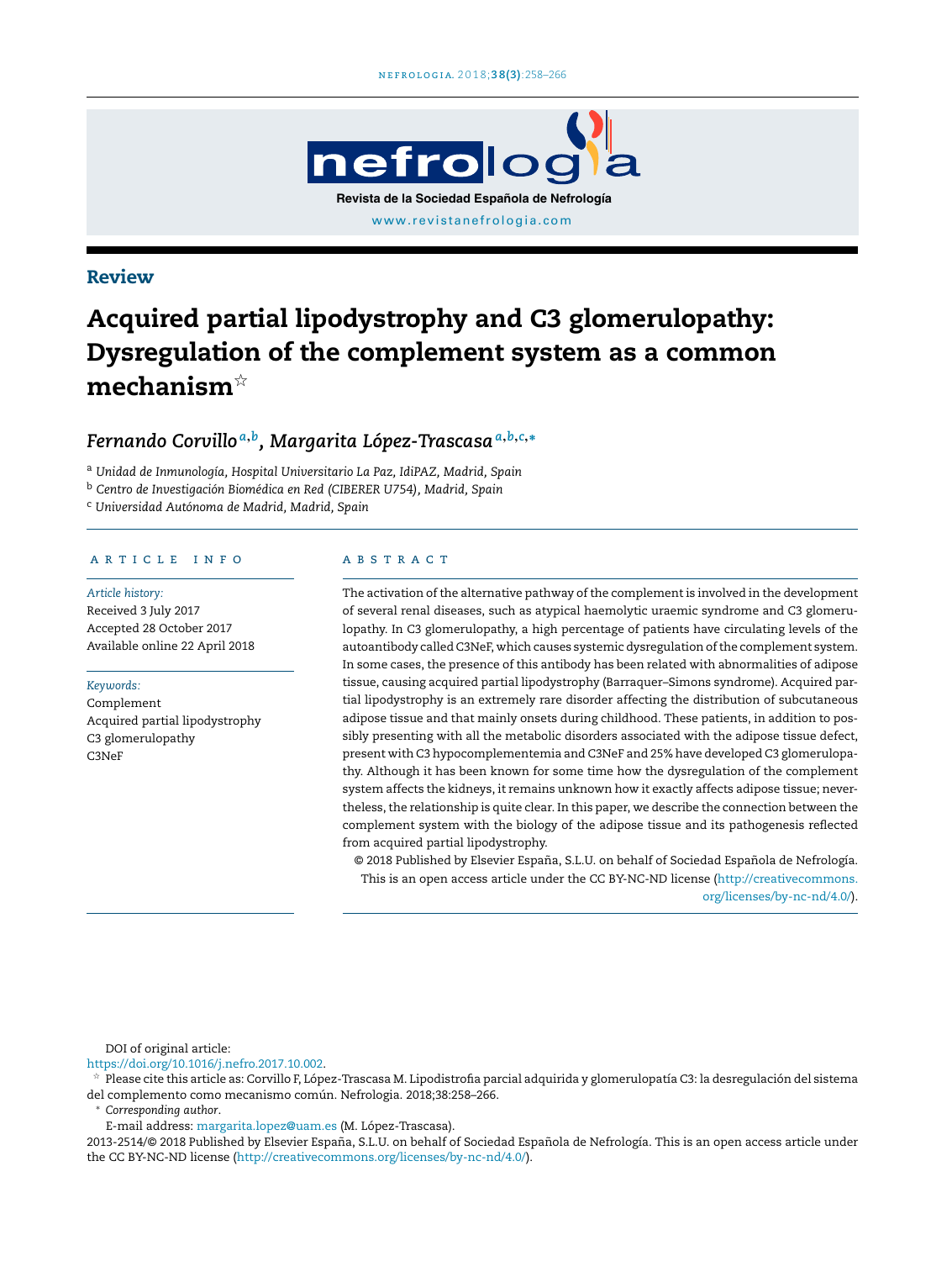# Lipodistrofia parcial adquirida y glomerulopatía C3: la desregulación del sistema del complemento como mecanismo común

#### r e s u m e n

La activación de la vía alternativa del complemento interviene en el desarrollo de varias enfermedades renales, como el síndrome hemolítico urémico atípico o la glomerulopatía C3. En esta última enfermedad un elevado porcentaje de los pacientes presentan niveles circulantes de un autoanticuerpo denominado C3NeF, causante de la desregulación del complemento a nivel sistémico. En ciertos casos, la presencia de este anticuerpo se asocia con alteraciones en el tejido adiposo, causando lipodistrofia parcial adquirida (síndrome de Barraquer-Simons), una enfermedad ultra-rara que afecta a la distribución del tejido adiposo subcutáneo y que comienza principalmente durante la infancia. Estos pacientes, además de poder presentar los problemas metabólicos asociados al defecto en el tejido adiposo, presentan hipocomplementemia C3 junto con la presencia de C3NeF y, en un 25% de los casos desarrollan una glomerulopatía C3. Aunque se sabe desde hace tiempo cómo la desregulación del sistema del complemento afecta al riñón, se desconoce de forma precisa cómo lo hace en el tejido adiposo; no obstante, su relación está bastante clara. En este artículo se va a describir la relación del sistema del complemento con la biología del tejido adiposo y su patogenia reflejada a partir de la lipodistrofia parcial adquirida.

© 2018 Publicado por Elsevier España, S.L.U. en nombre de Sociedad Española de Nefrología. Este es un artículo Open Access bajo la licencia CC BY-NC-ND [\(http://](http://creativecommons.org/licenses/by-nc-nd/4.0/) [creativecommons.org/licenses/by-nc-nd/4.0/](http://creativecommons.org/licenses/by-nc-nd/4.0/)).

#### **Introduction**

*Palabras clave:* Complemento

C3NeF

Glomerulopatía C3

Lipodistrofia parcial adquirida

The complement system is a fundamental component of innate immunity playing a crucial role in the defence against infections, elimination of apoptotic cells, processing of immune complexes and modulation of adaptive immunity. The complement is a complex molecular system capable of triggering warning signals in the presence of foreign agents, differentiating between the body's own components and foreign components. Through a molecular tagging system, it is capable of identifying these foreign components to be eliminated by opsonophagocytosis or to destroy them via direct cell lysis. Complement activation takes place through three different activation pathways: the classical pathway, the alternative pathway and the lectin pathway ([Fig.](#page-2-0) 1). These three pathways, closely related phylogenetically, differ in their mechanisms of activation and in the initial activation steps, but all of them converge in the formation of multi-molecular enzymatic complexes responsible for the activation of the C3 component, the C3 convertase.<sup>[1](#page-7-0)</sup>

The classical pathway is activated mainly by the binding of C1q to antigen–antibody complexes, and the activation of the lectin pathway mainly occurs through to the recognition of mannose groups, which are characteristic of bacterial surfaces. Activation of these two pathways results in the generation of a protein complex with enzymatic activity: the C3 convertase of the classical/lectin pathways (C4b2b) capable of activating the C3 molecule, cleaving it into C3a and C3b.

The alternative pathway is constitutively active, due to the spontaneous activation of C3 in plasma through the 'tick-over' mechanism. The activation of C3 generates C3a and C3b fragments; the C3b can be associated with factor B (FB) to form C3 convertase of the alternative pathway (C3bB) in an inactive state. Each C3bB complex is activated through the proteolytic cleavage of FB by factor D (FD), resulting in fragments Ba and Bb. The resulting complex, C3bBb, is capable of amplifying the system by means of positive feedback to generate thousands of C3b molecules in a very short time.<sup>[1](#page-7-0)</sup> The C3bBb convertase is unstable and needs to be stabilised by means of the positive regulator, properdin, which increases the half-life of this multi-molecular complex and serves as a focal point for the local amplification of the complement system.<sup>2</sup> [T](#page-7-0)he incorporation of C3b molecule to a C3 convertase results in the formation of C5 convertase. This is capable of cleaving C5, generating C5a, a potent anaphylatoxin, and C5b, which initiate in the cell surface, along with C6, C7, C8 and C9, the generation of the membrane attack complex (C5b9).

The rapid and effective dissociation of the C3bBb complex and the inactivation of C3b is a critical step for the homeostasis of the complement system, and to prevent tissue damage when it is activated. These functions are carried out by a series of soluble regulatory proteins (factor H and factor I) and of membrane regulatory proteins (MCP, DAF, CR1 and CD59) ([Fig.](#page-2-0) 1). The importance of the integrity of this system reveals why the deficiencies of some of its components may lead to situations that can be fatal. Problems also arise due to an inefficient regulation, which may cause indiscriminate activation and generation of circulating fragments or tissue injury.<sup>[3](#page-7-0)</sup>

One of the tissues which is most affected by dysregulation of the complement system is the kidney. The surfaces of the glomerulus are very sensitive to the inflammatory effects caused by complement activation both at a systemic and local level. The two conditions which have most commonly been linked to alterations of the complement system are C3 glomerulopathy (C3G) and atypical haemolytic uraemic syndrome (aHUS). In both cases, mutations have been found in genes of components or regulators of the alternative pathway,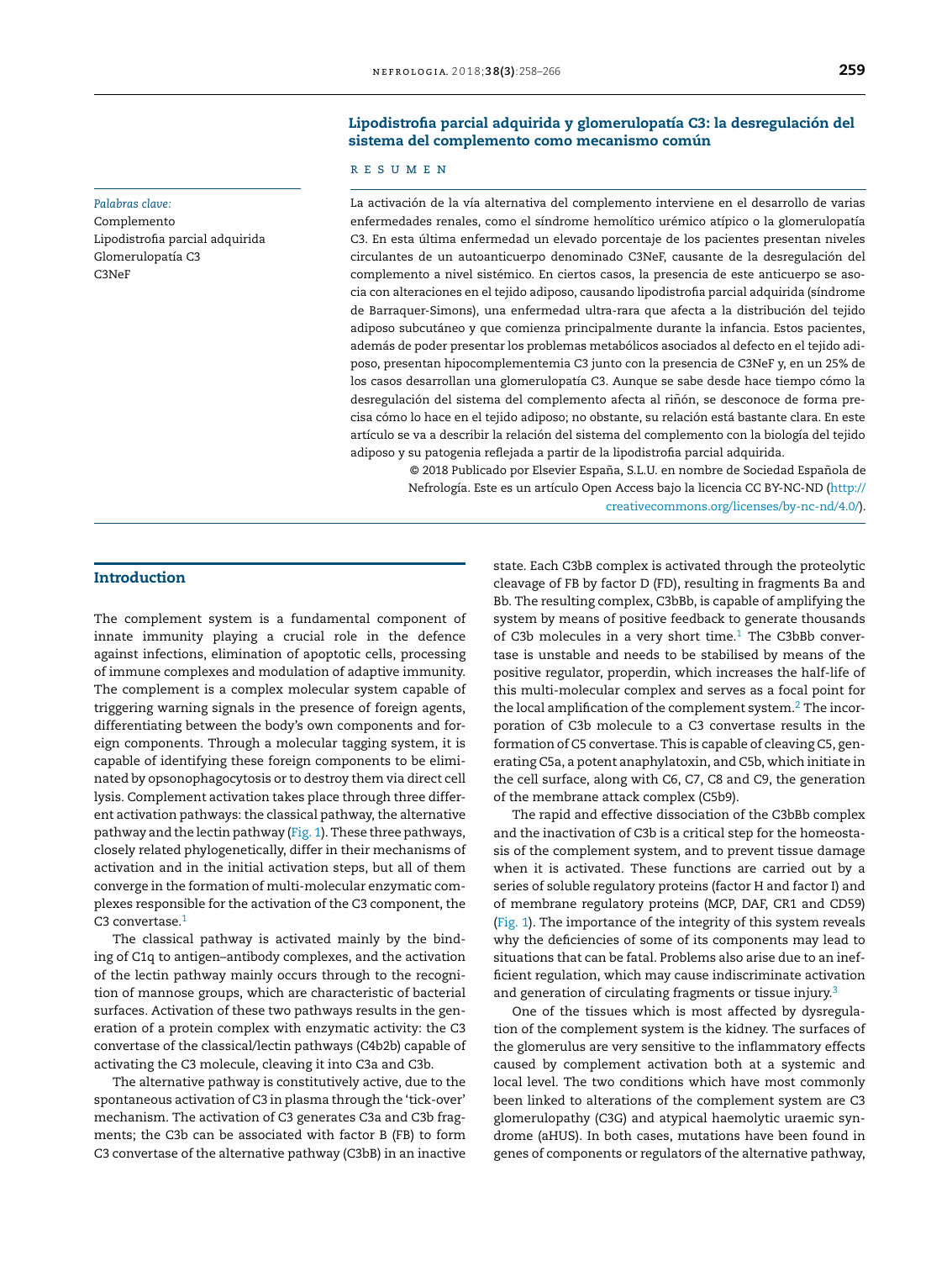<span id="page-2-0"></span>

Fig. 1 – The complement system. The complement system can be activated by three pathways. Activation by any of the three pathways leads to the generation of C3 convertase (C4b2b or C3bBb) that cleaves C3 into C3a and C3b. The C3b generated by any convertase can, in turn, form more alternative pathway convertase, through which amplification of complement activation occurs. The binding of a new molecule of C3b to the C3 convertases confers the ability to cleave C5 into C5a and C5b. C5b initiates the terminal complement pathway, which eventually leads to the formation of the membrane attack complex (C5b-9) and lysis of the target cells. Complement activation is controlled at various levels by different soluble and membrane regulatory proteins.

thus the activation of this pathway cannot be controlled and the tissue is affected. $^4$  $^4$  In addition to the mutations, there are autoantibodies that are directly related to the onset of these diseases. These autoantibodies have a negative effect on the correct regulation of the alternative pathway.<sup>[5](#page-7-0)</sup> One of the most well-known autoantibodies is C3 nephritic factor (C3NeF), an antibody which is capable of binding with high affinity to C3 convertase of the alternative pathway (C3bBb), making it significantly more stable increasing its half-life ([Fig.](#page-3-0) 2). This antibody is more common in the C3G, being found in 80% of patients with dense deposit disease and in 40–50% of patients with C3 glomerulonephritis.<sup>[6](#page-7-0)</sup>

Another pathological situation where C3NeF is highly prevalent is in acquired partial lipodystrophy (also known as Barraquer–Simons syndrome), an extremely rare disorder of the subcutaneous adipose tissue, in which 25% of patients develop C3G at medium-to-long term.[7](#page-7-0) This article will review the role of the complement system in the biology of adipose tissue and in the pathogenesis of acquired partial lipodystrophy, as well as its relationship with C3G. Lastly, existing therapeutic regimens, including anti-complement therapy, will be discussed.

# The complement system in the biology of the adipocyte

Dr Spiegelman's group demonstrated that murine adipocytes synthesized and secreted a protein that they called adipsin, which has some relevant effect on adipocyte development.<sup>[8,9](#page-7-0)</sup> Later on, a protein with a homology greater than 98% with adipsin was found in humans. This protein was identified as FD. It was already known that FD had some key functions in the activation of the alternative complement pathway.<sup>[10](#page-7-0)</sup> In addition, unlike most of the complement proteins, which are synthesized in the liver, 95% of circulating FD is synthesized in adipose tissue. $11$  Adipocytes also synthesise C3,  $FB^{12}$  $FB^{12}$  $FB^{12}$  and properdin.<sup>[13](#page-7-0)</sup> These data show the importance of the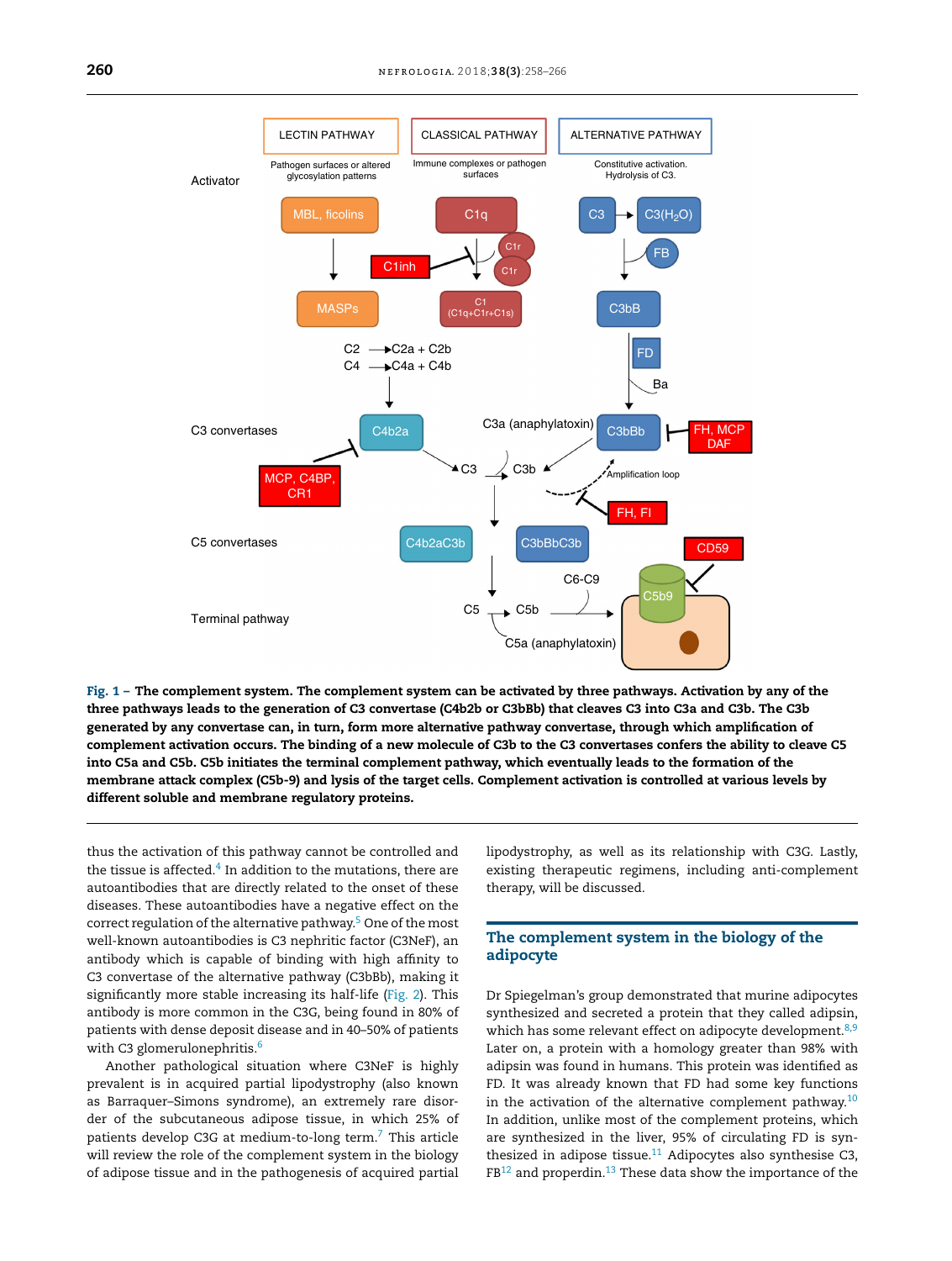<span id="page-3-0"></span>

Fig. 2 – Diagram of the effect of C3NeF on the C3 convertase of the alternative pathway. (A) In physiological conditions, C3 convertase cleaves the C3 molecule into C3a and C3b, in a process regulated by proteins such as factor H (FH), MCP or DAF. (B) When C3NeF binds to the convertase, it prevents the FH, MCP or DAF regulators from dissociating the complex, remaining active for longer and causing an increase in consumption of C3.

alternative pathway in adipose tissue, with adipocytes being capable of generating C3 convertase (C3bBb) on their surface, enriching the extracellular space with C3a, a potent proin-flammatory anaphylatoxin [\(Fig.](#page-4-0) 3A). In an independent study, Sniderman and Cianflone described the presence of a factor in serum capable of stimulating the synthesis of triglycerides in human adipose tissue. This was named acylation stimulating protein (ASP). After sequencing it, they discovered that ASP corresponded to C3desArg, $14$  a degradation product of C3a by carboxypeptidase N. Subsequent studies revealed that the complement receptor, C5AR2, was present on the surface of adipocyte cell membranes, which binds ASP to stimulate the synthesis of triglycerides and promote the maturation of preadipocytes in *in vitro* models<sup>[15,16](#page-7-0)</sup> [\(Fig.](#page-4-0) 3B).

## Lipodystrophy: concept and classification

Lipodystrophies are a heterogeneous set of very rare conditions characterised by deficiency of adipose tissue in the absence of nutritional deprivation or catabolic state. $7$  Loss of adipose tissue may be "generalized" affecting the entire body, it may be "partial" affecting only well-defined regions, or "localized" to small areas under the skin. More than 1000 cases have been reported worldwide, with a prevalence of less than 1:1,000,000, although this is likely to be underestimated. The above-mentioned types may separated according to their aetiology: genetic (familial) or acquired lipodystrophies. $17$  Unlike localized lipodystrophies, the partial or generalized forms mean that patients are predisposed to develop resistance to insulin and to complications associated with this status, such as diabetes *mellitus*, hypertriglyceridaemia, hepatic steatosis, polycystic ovary syndrome and acanthosis *nigricans*. The severity of these complications will depend on the subtype, the extent of fat loss, age and gender.<sup>[18](#page-7-0)</sup>

The main subtypes of lipodystrophies include: congenital generalized lipodystrophy; familial partial lipodystrophy; acquired generalized lipodystrophy and acquired partial lipodystrophy. There are other systemic diseases which are associated with lipodystrophy, such as progeroid syndromes and autoinflammatory diseases.<sup>[18](#page-7-0)</sup>

Although genetic testing is not necessary for diagnosis, it is very useful to identify subtypes of familial lipodystrophies. Genetic tests can help to identify family members at risk, especially for subtypes of lipodystrophy associated with subtle physical phenotypes or those with a high risk of morbidity and mortality (for example, cardiomyopathy and arrhythmias). A negative result does not necessarily mean that the individual does not have the disease, as there are forms of lipodystrophies for which the genetic basis is unknown.

Most genes mutations reported encode for proteins involved in the differentiation/survival of the adipocyte, or in the process of the formation of lipid droplets. Congenital generalized lipodystrophy is caused by autosomal recessive mutations in *AGPAT2*, *BSCL2*, *CAV1* and *PTRF*. By contrast, familial partial lipodystrophy is caused mainly by autosomal dominant mutations in *LMNA*, *PPARg*, *PLIN1* and *AKT2*, although there are two types with recessive mutations in *CIDEC* and *LIPE*. [17](#page-7-0) [Table](#page-4-0) 1 refers to all the subtypes of existing congenital lipodystrophies, the associated gene and its main function.

# Acquired partial lipodystrophy and C3 glomerulopathy: dysregulation of the alternative complement pathway as a common link

Acquired lipodystrophies are more common than the familial type. Acquired partial lipodystrophy (OMIM# 613913) was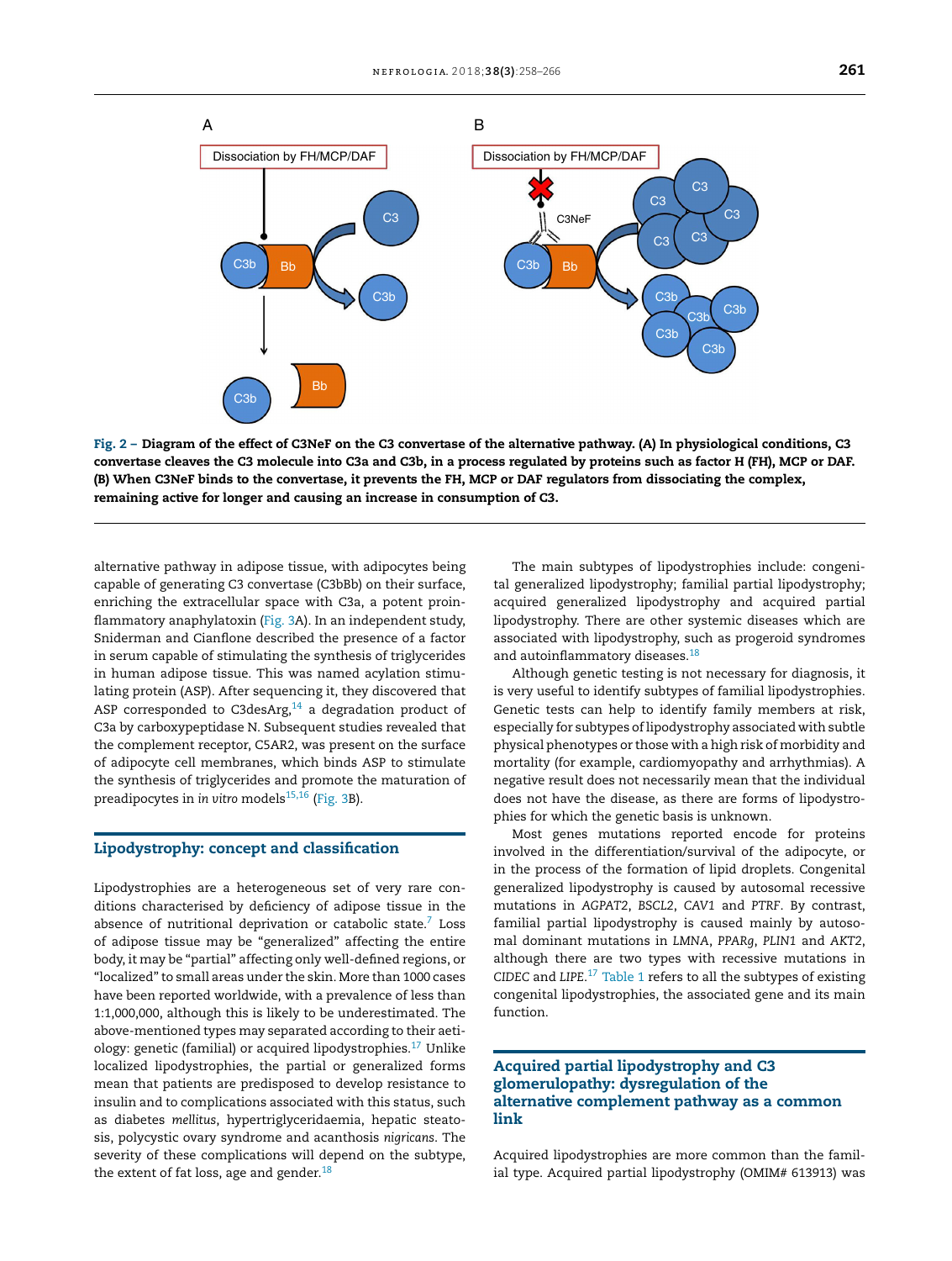<span id="page-4-0"></span>

Fig. 3 - Role of the complement system in the biology of the adipocyte. (A) Adipocytes secrete complement components, such as C3, factor B (FB) and factor D (FD, adipsin) and are capable of generating a C3 convertase (C3bBb) of the alternative pathway in their surroundings. (B) C3a is cleaved by activation of the C3 molecule. In turn, C3a is converted into C3adesArg (acylation stimulating protein [ASP]) due to the action of adipose tissue carboxypeptidase N. C3adesArg acts as a ligand for its receptor, C5AR2, which is located on the surface of adipocytes, the main function of this molecule is to signal the stimulation of triglyceride synthesis during adipose tissue maturation.

| Table 1 – Main congenital lipodystrophies: classification, causal genes and main function. |                   |                                                         |
|--------------------------------------------------------------------------------------------|-------------------|---------------------------------------------------------|
|                                                                                            | Gene              | Main function                                           |
| Congenital generalized lipodystrophy                                                       |                   |                                                         |
| Type 1 (OMIM# 608594)                                                                      | AGPAT2            | Enzyme which plays a fundamental role in the            |
|                                                                                            |                   | biosynthesis of triglycerides and phospholipids         |
| Type 2 (OMIM# 269700)                                                                      | BSCL <sub>2</sub> | Involved in the fusion of lipid droplets and adipogenic |
|                                                                                            |                   | differentiation                                         |
| Type 3 (OMIM# 612526)                                                                      | CAV1              | Component of the caveolae involved in the               |
|                                                                                            |                   | translocation of fatty acids and other lipids towards   |
|                                                                                            |                   | lipid droplets                                          |
| Type 4 (OMIM# 613327)                                                                      | PTRF              | Involved in the biogenesis of the caveolae, regulating  |
|                                                                                            |                   | the expression of caveolin-1 and -3                     |
| Familial partial lipodystrophy                                                             |                   |                                                         |
| Type 1 (OMIM% 608600)                                                                      | Unknown           |                                                         |
| Type 2 (OMIM# 151660)                                                                      | <b>LMNA</b>       | Structural component of the nuclear envelope            |
| Type 3 (OMIM# 604367)                                                                      | PPARG             | Main regulator of adipocyte differentiation             |
| Type 4 (OMIM# 613877)                                                                      | PLIN1             | Structural component of lipid droplets, participates in |
|                                                                                            |                   | the regulation of lipolysis                             |
| Type 5 (OMIM# 615238)                                                                      | <b>CIDEC</b>      | Structural component of lipid droplets, participates in |
|                                                                                            |                   | the regulation of lipolysis                             |
| Type 6 (OMIM# 615980)                                                                      | <b>LIPE</b>       | Regulation of lipolysis                                 |
| Associated with AKT2 mutations                                                             | AKT <sub>2</sub>  | Involved in intracellular signal transmission due to    |
|                                                                                            |                   | action of insulin through its receptor                  |

AGPAT2: 1-acylglycerol-3-phosphate O-acyltransferase 2; AKT2: v-akt murine thymoma viral oncogene homolog 2; BSCL2: Berardinelli-Seip congenital lipodystrophy 2; CAV1: caveolin-1; CIDEC: cell death-inducing DFFA-like effector c; LIPE: hormone sensitive lipase; LMNA: lamin A/C; PLIN1: perilipin; PPARG: peroxisome proliferator-activated receptor gamma; PTRF: polymerase I and transcript release factor.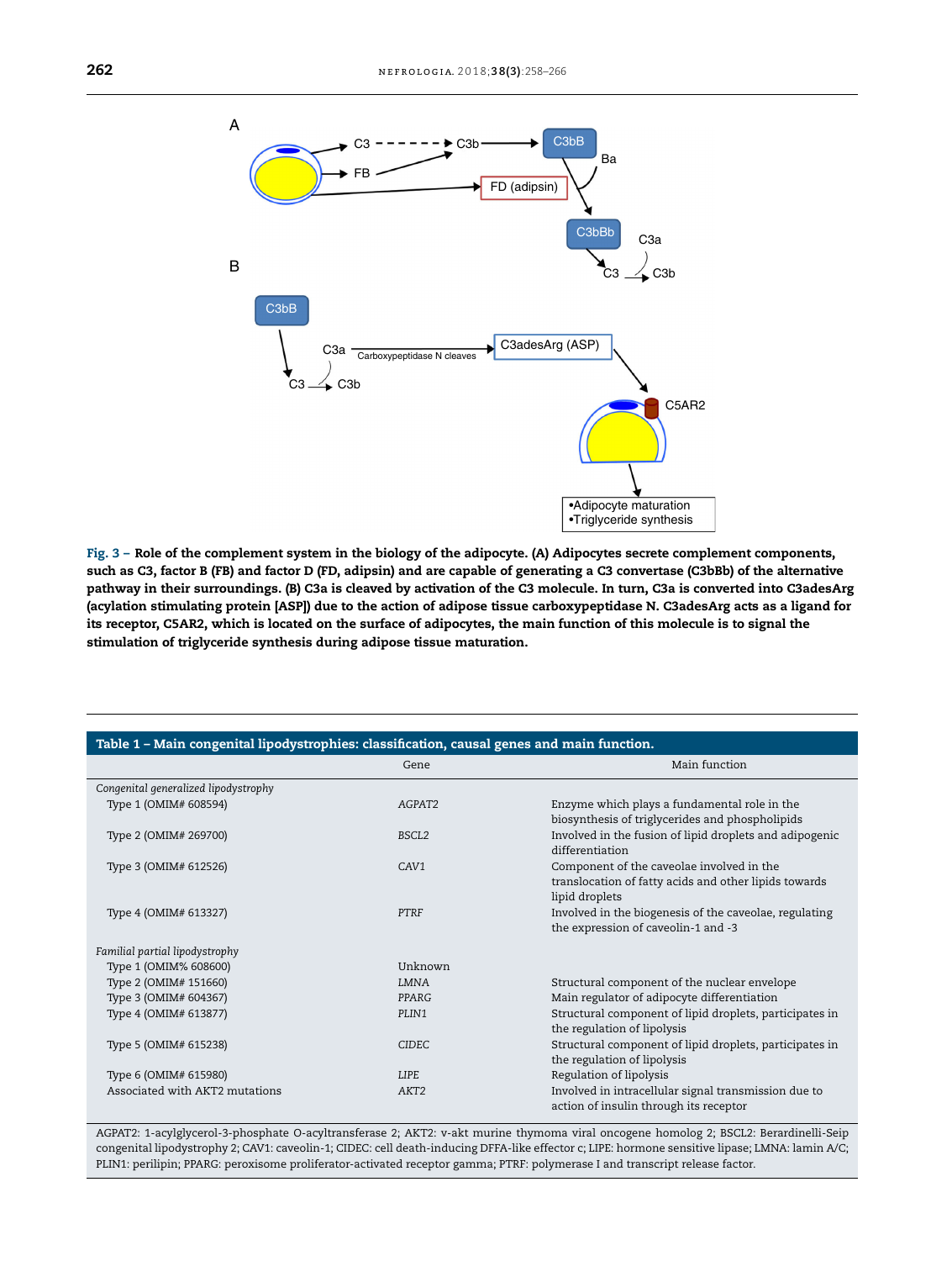the first to be described more than 130 years ago.<sup>[19](#page-7-0)</sup> This syndrome is characterised by the absence of subcutaneous adipose tissue in the face, upper extremities and trunk, with hypertrophy of fat on the lower extremities. Females are affected up to four times more than males. The mean age of onset of this lipodystrophy is seven years. There is no uniformity regarding the reported prevalence of metabolic disorders, but it is clear is that acquired partial lipodystrophy is associated with these disorders far less frequently than other familial partial lipodystrophies (43%), and differs greatly from all the generalized types (50-80%). $20$  In this type of lipodystrophy, 75–90% of patients present very low levels of complement component C3 and this is closely related to detectable titres of  $C3NeF^{18}$  $C3NeF^{18}$  $C3NeF^{18}$  in more than 80% of patients. In this regard, given that the presence of this autoantibody is strongly associated with the development of C3G, it is reasonable that a quarter of patients with this lipodystrophy end up developing glomerulopathy. The relationship between kidney disease and partial lipodystrophy was described by Gellis et al. (1958), $^{21}$  $^{21}$  $^{21}$  and, subsequently, it was associated with mesangiocapillary glomerulonephritis by other authors.<sup>[22](#page-7-0)</sup> Within the spectrum of C3G, the most common form of presentation is dense deposit disease, $20$  although there are some cases in which the histological study has revealed IgA nephropathy. $23$  It is interesting, particularly for adequate clinical control of these patients, to have in mind that the time interval from the onset of lipodystrophy to the development of nephropathy is approximately eight years. $20$ In other series, this period is increased to up to 10 years, and some cases are even reported 20 years. $22$  It is therefore advisable to monitor patients to prevent or act promptly against the nephropathy.

In the C3G cohorts, only a low percentage of patients would also present with acquired partial lipodystrophy. However, among patients with lipodystrophy, the frequency of finding also C3G is high. In a study of 125 patients with membranoproliferative glomerulonephritis, 11 had C3 hypocomplementaemia, but only two were diagnosed with lipodystrophy. $24$  The only link between both conditions is C3 hypocomplementaemia and the presence of C3NeF. It was hypothesised that a dysregulation of the alternative pathway as a consequence of the presence of C3NeF could result in a fat disorder, due mainly to complement-dependent cytotoxicity. This possible link was analysed by Mathieson and his team, who proved that the serum of a patient with acquired partial lipodystrophy, positive for C3NeF, was capable of causing lysis of adipocytes, while the serum of a healthy donor was not capable of doing so. $25$  Therefore, the currently accepted pathogenic mechanism is that C3NeF is capable of utilising the capacity of the adipocyte to form C3 convertase in its surroundings and inducing complement-mediated lysis ([Fig.](#page-6-0) 4). Despite this, the pathophysiological mechanism of C3NeF in acquired partial lipodystrophy is unknown and, to some extent, debatable. It is known that C3NeF is not an exclusive autoantibody of this syndrome, it is also involved, and in a greater proportion, in other pathological situations not associated with lipodystrophy. Furthermore, many authors take it for granted that there is a pattern of synthesis of FD by subcutaneous tissue going progressively from more to less from the upper part of the body to the lower part, and that C3NeF

destroys adipocytes in areas where more FD is synthesized; however, this has not been proven. Therefore, there must be other unknown pathophysiological factors which intervene in the clinical presentation, or the C3NeF in these patients has some different biochemical characteristics to those of all other patients without lipodystrophy.

# Genetic susceptibility to developing acquired partial lipodystrophy

Acquired partial lipodystrophy does not have a clear genetic basis. Reported cases are sporadic, with no Mendelian inheritance pattern. With some exceptions, it is most common to find families with one affected descendant, where the parents and other siblings are healthy. One very interesting case, reported in Spain, was that of a family in which two HLA-identical sisters presented with acquired partial lipodystrophy, recurrent infections, complement alterations and nephropathy $^{26}$  $^{26}$  $^{26}$ ; however, a whole-exome sequencing analysis was not performed to find any common genetic markers related to the absence of adipose tissue. Another study conducted by a British group described, for the first time, a family with acquired partial lipodystrophy and C3G, in which the former segregates with the presence of C3NeF and the latter with a mutation in the *CFH* gene. The exome analysis did not reveal any common genetic variant among all the members affected by lipodystrophy.<sup>[27](#page-7-0)</sup>

Susceptibility to developing acquired partial lipodystrophy has been associated with heterozygous mutations in the gene which encodes for the nuclear envelope protein called lamin B2 (LMNB2; OMIM# 608709).<sup>[28](#page-7-0)</sup> The results in four patients showed that two of the four variants were also present in donors without the disease. Moreover, the fat loss pattern affected the knees, thighs and the buttock region, which is highly atypical in this lipodystrophy that mainly affects the head, neck, trunk and upper extremities and does not affect the lower extremities. None of the patients presented C3 hypocomplementaemia and C3NeF was not detected. Three had diabetes *mellitus* and all presented with hypertriglyceridaemia, which is very rare in acquired partial lipodystrophy. Finally, it is worth noting that there was no segregation of these variants in the family members. Therefore, without more data or additional evidence, it is highly unlikely that the variants in the gene *LMNB2* can be associated with acquired partial lipodystrophy.

# Treatment of patients with acquired partial lipodystrophy: autologous adipose tissue transplant and anti-complement therapy

A guide was published recently detailing guidelines for the diagnosis and clinical management of patients with rare lipodystrophy syndromes.[29](#page-7-0) This document, which was compiled with the contributions of endocrinology societies from all over the world and other expert committees, is a highly valuable tool when dealing with patients with these conditions.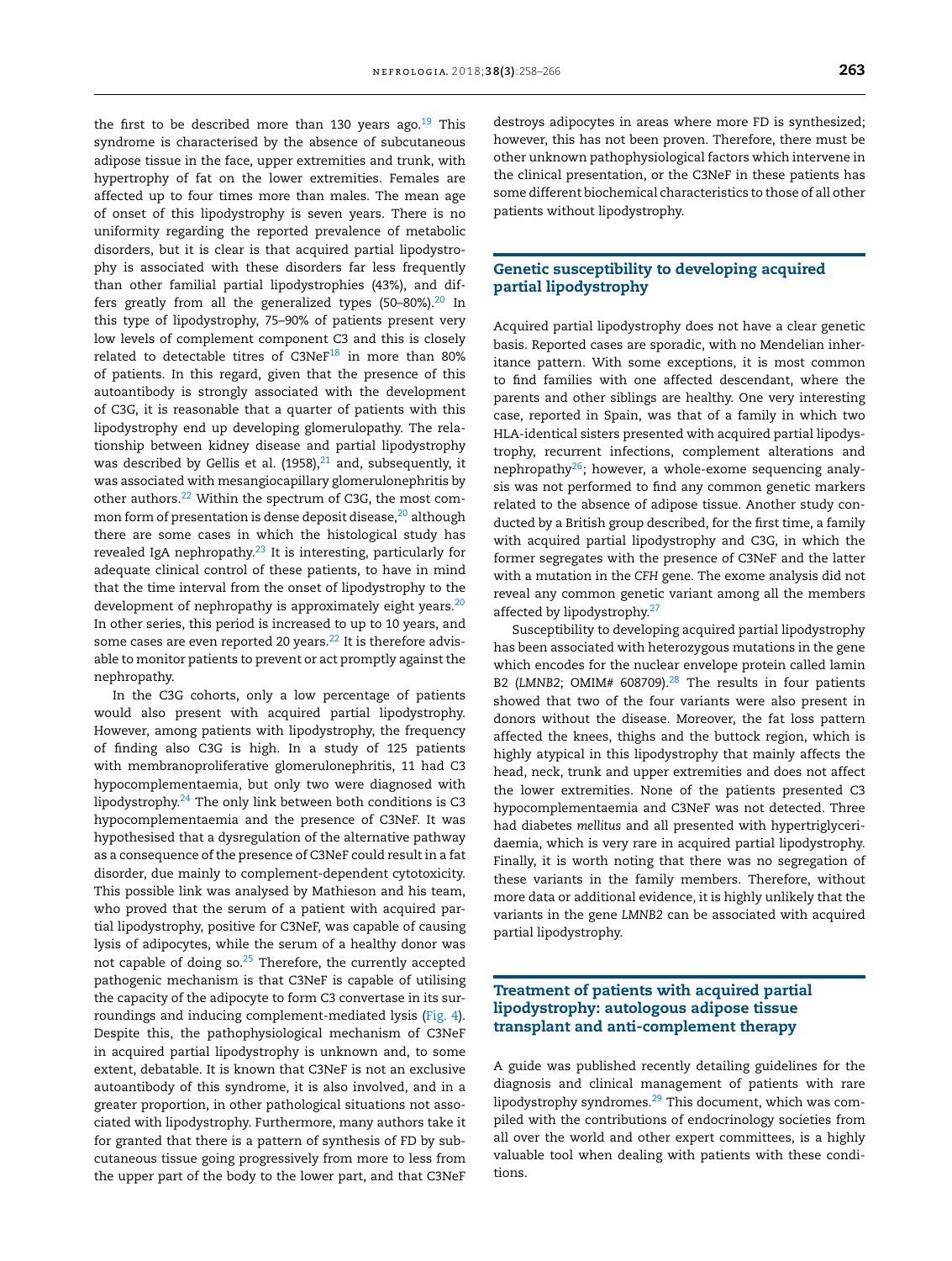<span id="page-6-0"></span>

Fig. 4 – Pathogenic mechanism of C3NeF in acquired partial lipodystrophy. C3NeF is uses the complement proteins synthesized by the adipocyte, leading to uncontrolled activation of the alternative pathway in the cell's surroundings. This situation progresses until the activation of the terminal pathway and the formation of the membrane attack complex on the surface of the adipocyte causing the lysis of the adipocyte.

The therapeutic approach for this condition is based exclusively on cosmetic repair. The autologous adipose tissue transplant from unaffected areas is considered to be a safe and effective treatment for restoring facial contour and breast volume, as these tend to be the most affected regions in these patients.[30](#page-7-0) This treatment is justified since, as a result of adipose tissue loss, most individuals end up suffering from a severe psychological disorder associated with the alteration to their physical appearance. Experience in this regard is limited, which means that it is difficult to predict the duration that the graft may have or how many interventions are necessary to obtain an acceptable restoration; but the positive effects for patients are clearly demonstrated, which is why it is highly recommended to value this approach in all cases. During adolescence, the risk of suffering from psychological disorders, which may make their personal and social lives difficult once they are adults, increases. Experts therefore maintain that restoration with autologous adipose tissue should be consid-ered at a very early age, if possible during childhood.<sup>[29,30](#page-7-0)</sup>

Advances in the knowledge of how the complement system works have been highly relevant for understanding the role of the complement system in the development of numerous diseases. Its involvement, both directly and indirectly, in the pathogenesis of some diseases has opened up an avenue to investigate how to regulate the response of the complement system. There are currently some drugs with a highly proven efficacy in reducing or restoring the damage caused by the dysregulation of the complement system. One example is the therapeutic use of the antibody anti-C5, called eculizumab (Soliris® , Alexion Pharmaceuticals), in diseases mediated by the complement system, such as paroxysmal nocturnal haemoglobinuria or aHUS. $31$  There is a case of a 14year-old patient with C3G (dense deposit disease) associated with acquired partial lipodystrophy whose kidney func-tion improved after receiving treatment with eculizumab.<sup>[32](#page-8-0)</sup> Regarding C3G, the efficacy data of the treatment with eculizumab are highly heterogeneous and inconclusive, which has prompted the conduct of numerous clinical trials.<sup>[31](#page-8-0)</sup> In the above-mentioned case, it was demonstrated that C5 blocking is very useful when other more general treatments, such

as corticosteroid therapy or plasmapheresis, are insufficient. However, there are no data in the literature demonstrating that anti-complement therapy has any benefit on adipose tissue or metabolic disorders (if there are any) in patients with acquired partial lipodystrophy.

### Conclusions

Lipodystrophies, both the inherited and acquired types, are extremely rare diseases. This means that they are a real enigma when a patient comes to a medical consultation. In Barraquer–Simons syndrome (acquired partial lipodystrophy), which this review focuses on, most patients present with C3 hypocomplementaemia due to the presence of C3NeF, a potent deregulator of the alternative pathway. For its part, C3NeF is associated in most cases with the onset of C3G.

It is currently perfectly well known that the lack of homeostasis of complement system activation, in this particular case due to the presence of C3NeF, causes a massive systemic production of C3 fragments (especially C3b) which are deposited in the glomerulus, causing damage which may lead to chronic kidney failure. When acquired partial lipodystrophy was first described, the key role of the complement system in the biology of adipose tissue was barely known. It is known that this system is very important in the maturation of adipocytes, so much so that adipose tissue is practically the only producer of FD in the body. However, although there is much evidence to demonstrate the benefit of this relationship, there are data which prove that the dysregulation of the alternative pathway is related to the loss of adipose tissue, although the reasons why this event develops are not fully understood.

The most advisable treatment is autologous adipose tissue transplant from unaffected areas mainly to restore physical appearance problems. It is crucial to carry out this intervention in the earliest stages, especially during childhood, to reduce associated psychological disorders. On the other hand, anti-complement therapy in these patients has been shown to be effective by blocking the harmful effects of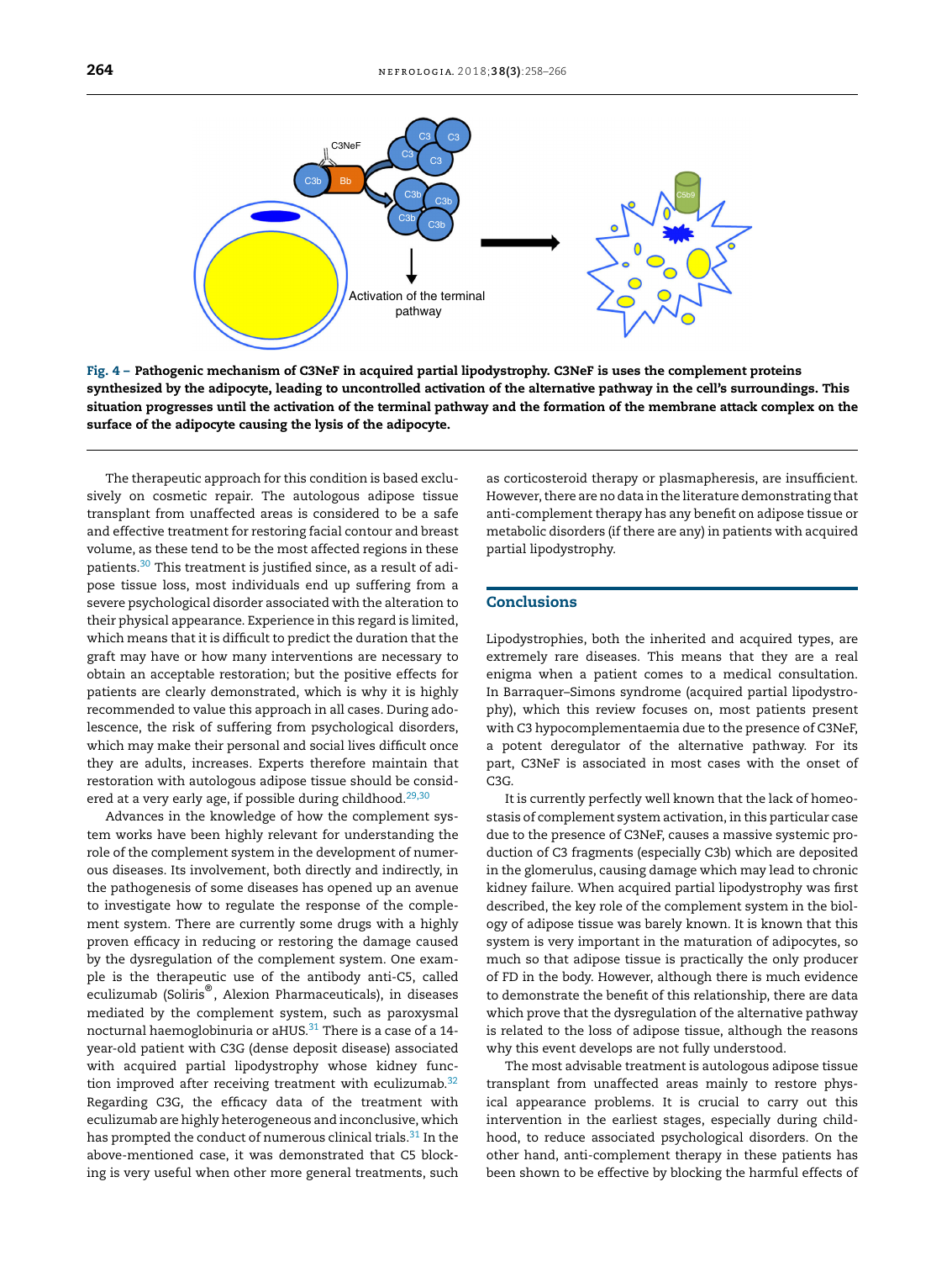<span id="page-7-0"></span>the complement system in the kidney, but with no improvement regarding adipose tissue.

#### Key concepts

- Acquired partial lipodystrophy (Barraquer–Simons syndrome) is an very rare disease which is characterised by the progressive loss of subcutaneous adipose tissue of the head, neck, trunk and upper extremities, without affecting the lower extremities.
- Most patients with acquired partial lipodystrophy have reduced levels of the C3 component of the alternative complement pathway linked to the presence of C3NeF.
- Twenty-five per cent of patients develop C3G in the medium-to-long term, most due to dense deposit disease.
- Anti-complement therapy does not reverse the loss of adipose tissue, although its use is valuable in cases where C3G develops.

#### Funding

This study was funded by the Instituto de Salud Carlos III Health Research Fund (PI15-00255), the Sociedad Española de Nefrología (Spanish Society of Nephrology) (Fundación SENEFRO Aid for Research, 2016) and CIBERER (Center for Biomedical Network Research on Rare Diseases) (ACCI-2015).

## Conflicts of interest

The authors have no conflicts of interest to declare.

#### r e f e r enc e s

- 1. [Ricklin](http://refhub.elsevier.com/S2013-2514(18)30060-9/sbref0165) [D,](http://refhub.elsevier.com/S2013-2514(18)30060-9/sbref0165) [Hajishengallis](http://refhub.elsevier.com/S2013-2514(18)30060-9/sbref0165) [G,](http://refhub.elsevier.com/S2013-2514(18)30060-9/sbref0165) [Yang](http://refhub.elsevier.com/S2013-2514(18)30060-9/sbref0165) [K,](http://refhub.elsevier.com/S2013-2514(18)30060-9/sbref0165) [Lambris](http://refhub.elsevier.com/S2013-2514(18)30060-9/sbref0165) [JD.](http://refhub.elsevier.com/S2013-2514(18)30060-9/sbref0165) [Complement:](http://refhub.elsevier.com/S2013-2514(18)30060-9/sbref0165) [a](http://refhub.elsevier.com/S2013-2514(18)30060-9/sbref0165) [key](http://refhub.elsevier.com/S2013-2514(18)30060-9/sbref0165) [system](http://refhub.elsevier.com/S2013-2514(18)30060-9/sbref0165) [for](http://refhub.elsevier.com/S2013-2514(18)30060-9/sbref0165) [immune](http://refhub.elsevier.com/S2013-2514(18)30060-9/sbref0165) [surveillance](http://refhub.elsevier.com/S2013-2514(18)30060-9/sbref0165) [and](http://refhub.elsevier.com/S2013-2514(18)30060-9/sbref0165) [homeostasis.](http://refhub.elsevier.com/S2013-2514(18)30060-9/sbref0165) [Nat.](http://refhub.elsevier.com/S2013-2514(18)30060-9/sbref0165) [Immunol.](http://refhub.elsevier.com/S2013-2514(18)30060-9/sbref0165) [2010;11:785](http://refhub.elsevier.com/S2013-2514(18)30060-9/sbref0165)–[97.](http://refhub.elsevier.com/S2013-2514(18)30060-9/sbref0165)
- 2. [Blatt](http://refhub.elsevier.com/S2013-2514(18)30060-9/sbref0170) [AZ,](http://refhub.elsevier.com/S2013-2514(18)30060-9/sbref0170) [Pathan](http://refhub.elsevier.com/S2013-2514(18)30060-9/sbref0170) [S,](http://refhub.elsevier.com/S2013-2514(18)30060-9/sbref0170) [Ferreira](http://refhub.elsevier.com/S2013-2514(18)30060-9/sbref0170) [VP.](http://refhub.elsevier.com/S2013-2514(18)30060-9/sbref0170) [Properdin:](http://refhub.elsevier.com/S2013-2514(18)30060-9/sbref0170) [a](http://refhub.elsevier.com/S2013-2514(18)30060-9/sbref0170) [tightly](http://refhub.elsevier.com/S2013-2514(18)30060-9/sbref0170) [regulated](http://refhub.elsevier.com/S2013-2514(18)30060-9/sbref0170) [critical](http://refhub.elsevier.com/S2013-2514(18)30060-9/sbref0170) [inflammatory](http://refhub.elsevier.com/S2013-2514(18)30060-9/sbref0170) [modulator.](http://refhub.elsevier.com/S2013-2514(18)30060-9/sbref0170) [Immunol.](http://refhub.elsevier.com/S2013-2514(18)30060-9/sbref0170) [Rev.](http://refhub.elsevier.com/S2013-2514(18)30060-9/sbref0170) [2016;274:172–90.](http://refhub.elsevier.com/S2013-2514(18)30060-9/sbref0170)
- 3. [Harris](http://refhub.elsevier.com/S2013-2514(18)30060-9/sbref0175) [CL,](http://refhub.elsevier.com/S2013-2514(18)30060-9/sbref0175) [Heurich](http://refhub.elsevier.com/S2013-2514(18)30060-9/sbref0175) [M,](http://refhub.elsevier.com/S2013-2514(18)30060-9/sbref0175) [Rodriguez](http://refhub.elsevier.com/S2013-2514(18)30060-9/sbref0175) [de](http://refhub.elsevier.com/S2013-2514(18)30060-9/sbref0175) [Cordoba](http://refhub.elsevier.com/S2013-2514(18)30060-9/sbref0175) [S,](http://refhub.elsevier.com/S2013-2514(18)30060-9/sbref0175) [Morgan](http://refhub.elsevier.com/S2013-2514(18)30060-9/sbref0175) [BP.](http://refhub.elsevier.com/S2013-2514(18)30060-9/sbref0175) [The](http://refhub.elsevier.com/S2013-2514(18)30060-9/sbref0175) [complotype:](http://refhub.elsevier.com/S2013-2514(18)30060-9/sbref0175) [dictating](http://refhub.elsevier.com/S2013-2514(18)30060-9/sbref0175) [risk](http://refhub.elsevier.com/S2013-2514(18)30060-9/sbref0175) [for](http://refhub.elsevier.com/S2013-2514(18)30060-9/sbref0175) [inflammation](http://refhub.elsevier.com/S2013-2514(18)30060-9/sbref0175) [and](http://refhub.elsevier.com/S2013-2514(18)30060-9/sbref0175) [infection.](http://refhub.elsevier.com/S2013-2514(18)30060-9/sbref0175) [Trends](http://refhub.elsevier.com/S2013-2514(18)30060-9/sbref0175) [Immunol.](http://refhub.elsevier.com/S2013-2514(18)30060-9/sbref0175) [2012;33:513–21.](http://refhub.elsevier.com/S2013-2514(18)30060-9/sbref0175)
- 4. [Thurman](http://refhub.elsevier.com/S2013-2514(18)30060-9/sbref0180) [JM,](http://refhub.elsevier.com/S2013-2514(18)30060-9/sbref0180) [Nester](http://refhub.elsevier.com/S2013-2514(18)30060-9/sbref0180) [CM.](http://refhub.elsevier.com/S2013-2514(18)30060-9/sbref0180) [All](http://refhub.elsevier.com/S2013-2514(18)30060-9/sbref0180) [things](http://refhub.elsevier.com/S2013-2514(18)30060-9/sbref0180) [complement.](http://refhub.elsevier.com/S2013-2514(18)30060-9/sbref0180) [Clin](http://refhub.elsevier.com/S2013-2514(18)30060-9/sbref0180) [J](http://refhub.elsevier.com/S2013-2514(18)30060-9/sbref0180) [Am](http://refhub.elsevier.com/S2013-2514(18)30060-9/sbref0180) [Soc](http://refhub.elsevier.com/S2013-2514(18)30060-9/sbref0180) [Nephrol.](http://refhub.elsevier.com/S2013-2514(18)30060-9/sbref0180) [2016;11:1856–66.](http://refhub.elsevier.com/S2013-2514(18)30060-9/sbref0180)
- 5. [Józsi](http://refhub.elsevier.com/S2013-2514(18)30060-9/sbref0185) [M,](http://refhub.elsevier.com/S2013-2514(18)30060-9/sbref0185) [Reuter](http://refhub.elsevier.com/S2013-2514(18)30060-9/sbref0185) [S,](http://refhub.elsevier.com/S2013-2514(18)30060-9/sbref0185) [Nozal](http://refhub.elsevier.com/S2013-2514(18)30060-9/sbref0185) [P,](http://refhub.elsevier.com/S2013-2514(18)30060-9/sbref0185) [López-Trascasa](http://refhub.elsevier.com/S2013-2514(18)30060-9/sbref0185) [M,](http://refhub.elsevier.com/S2013-2514(18)30060-9/sbref0185) [Sánchez-Corral](http://refhub.elsevier.com/S2013-2514(18)30060-9/sbref0185) [P,](http://refhub.elsevier.com/S2013-2514(18)30060-9/sbref0185) [Prohászka](http://refhub.elsevier.com/S2013-2514(18)30060-9/sbref0185) [Z,](http://refhub.elsevier.com/S2013-2514(18)30060-9/sbref0185) [et](http://refhub.elsevier.com/S2013-2514(18)30060-9/sbref0185) [al.](http://refhub.elsevier.com/S2013-2514(18)30060-9/sbref0185) [Autoantibodies](http://refhub.elsevier.com/S2013-2514(18)30060-9/sbref0185) [to](http://refhub.elsevier.com/S2013-2514(18)30060-9/sbref0185) [complement](http://refhub.elsevier.com/S2013-2514(18)30060-9/sbref0185) [components](http://refhub.elsevier.com/S2013-2514(18)30060-9/sbref0185) [in](http://refhub.elsevier.com/S2013-2514(18)30060-9/sbref0185) [C3](http://refhub.elsevier.com/S2013-2514(18)30060-9/sbref0185) [glomerulopathy](http://refhub.elsevier.com/S2013-2514(18)30060-9/sbref0185) [and](http://refhub.elsevier.com/S2013-2514(18)30060-9/sbref0185) [atypical](http://refhub.elsevier.com/S2013-2514(18)30060-9/sbref0185) [hemolytic](http://refhub.elsevier.com/S2013-2514(18)30060-9/sbref0185) [uremic](http://refhub.elsevier.com/S2013-2514(18)30060-9/sbref0185) [syndrome.](http://refhub.elsevier.com/S2013-2514(18)30060-9/sbref0185) [Immunol.](http://refhub.elsevier.com/S2013-2514(18)30060-9/sbref0185) [Lett.](http://refhub.elsevier.com/S2013-2514(18)30060-9/sbref0185) [2014;160:163–71.](http://refhub.elsevier.com/S2013-2514(18)30060-9/sbref0185)
- 6. [Levy](http://refhub.elsevier.com/S2013-2514(18)30060-9/sbref0190) [Erez](http://refhub.elsevier.com/S2013-2514(18)30060-9/sbref0190) [D,](http://refhub.elsevier.com/S2013-2514(18)30060-9/sbref0190) [Meyers](http://refhub.elsevier.com/S2013-2514(18)30060-9/sbref0190) [KE,](http://refhub.elsevier.com/S2013-2514(18)30060-9/sbref0190) [Sullivan](http://refhub.elsevier.com/S2013-2514(18)30060-9/sbref0190) [KE.](http://refhub.elsevier.com/S2013-2514(18)30060-9/sbref0190) [C3](http://refhub.elsevier.com/S2013-2514(18)30060-9/sbref0190) [nephritic](http://refhub.elsevier.com/S2013-2514(18)30060-9/sbref0190) [factors:](http://refhub.elsevier.com/S2013-2514(18)30060-9/sbref0190) [a](http://refhub.elsevier.com/S2013-2514(18)30060-9/sbref0190) [changing](http://refhub.elsevier.com/S2013-2514(18)30060-9/sbref0190) [landscape.](http://refhub.elsevier.com/S2013-2514(18)30060-9/sbref0190) [J.](http://refhub.elsevier.com/S2013-2514(18)30060-9/sbref0190) [Allergy](http://refhub.elsevier.com/S2013-2514(18)30060-9/sbref0190) [Clin.](http://refhub.elsevier.com/S2013-2514(18)30060-9/sbref0190) [Immunol.](http://refhub.elsevier.com/S2013-2514(18)30060-9/sbref0190) [2017;140:57–9.](http://refhub.elsevier.com/S2013-2514(18)30060-9/sbref0190)
- 7. [Garg](http://refhub.elsevier.com/S2013-2514(18)30060-9/sbref0195) [A.](http://refhub.elsevier.com/S2013-2514(18)30060-9/sbref0195) [Acquired](http://refhub.elsevier.com/S2013-2514(18)30060-9/sbref0195) [and](http://refhub.elsevier.com/S2013-2514(18)30060-9/sbref0195) [inherited](http://refhub.elsevier.com/S2013-2514(18)30060-9/sbref0195) [lipodystrophies.](http://refhub.elsevier.com/S2013-2514(18)30060-9/sbref0195) [N.](http://refhub.elsevier.com/S2013-2514(18)30060-9/sbref0195) [Engl.](http://refhub.elsevier.com/S2013-2514(18)30060-9/sbref0195) [J.](http://refhub.elsevier.com/S2013-2514(18)30060-9/sbref0195) [Med.](http://refhub.elsevier.com/S2013-2514(18)30060-9/sbref0195) [2004;350:1220](http://refhub.elsevier.com/S2013-2514(18)30060-9/sbref0195)–[34.](http://refhub.elsevier.com/S2013-2514(18)30060-9/sbref0195)
- 8. [Min](http://refhub.elsevier.com/S2013-2514(18)30060-9/sbref0200) [HY,](http://refhub.elsevier.com/S2013-2514(18)30060-9/sbref0200) [Spiegelman](http://refhub.elsevier.com/S2013-2514(18)30060-9/sbref0200) [BM.](http://refhub.elsevier.com/S2013-2514(18)30060-9/sbref0200) [Adipsin,](http://refhub.elsevier.com/S2013-2514(18)30060-9/sbref0200) [the](http://refhub.elsevier.com/S2013-2514(18)30060-9/sbref0200) [adipocyte](http://refhub.elsevier.com/S2013-2514(18)30060-9/sbref0200) [serine](http://refhub.elsevier.com/S2013-2514(18)30060-9/sbref0200) [protease:](http://refhub.elsevier.com/S2013-2514(18)30060-9/sbref0200) [gene](http://refhub.elsevier.com/S2013-2514(18)30060-9/sbref0200) [structure](http://refhub.elsevier.com/S2013-2514(18)30060-9/sbref0200) [and](http://refhub.elsevier.com/S2013-2514(18)30060-9/sbref0200) [control](http://refhub.elsevier.com/S2013-2514(18)30060-9/sbref0200) [of](http://refhub.elsevier.com/S2013-2514(18)30060-9/sbref0200) [expression](http://refhub.elsevier.com/S2013-2514(18)30060-9/sbref0200) [by](http://refhub.elsevier.com/S2013-2514(18)30060-9/sbref0200) [tumor](http://refhub.elsevier.com/S2013-2514(18)30060-9/sbref0200) [necrosis](http://refhub.elsevier.com/S2013-2514(18)30060-9/sbref0200) [factor.](http://refhub.elsevier.com/S2013-2514(18)30060-9/sbref0200) [Nucleic](http://refhub.elsevier.com/S2013-2514(18)30060-9/sbref0200) [Acids](http://refhub.elsevier.com/S2013-2514(18)30060-9/sbref0200) [Res.](http://refhub.elsevier.com/S2013-2514(18)30060-9/sbref0200) [1986;14:](http://refhub.elsevier.com/S2013-2514(18)30060-9/sbref0200) [8879–92.](http://refhub.elsevier.com/S2013-2514(18)30060-9/sbref0200)
- 9. [Cook](http://refhub.elsevier.com/S2013-2514(18)30060-9/sbref0205) [KS,](http://refhub.elsevier.com/S2013-2514(18)30060-9/sbref0205) [Min](http://refhub.elsevier.com/S2013-2514(18)30060-9/sbref0205) [HY,](http://refhub.elsevier.com/S2013-2514(18)30060-9/sbref0205) [Johnson](http://refhub.elsevier.com/S2013-2514(18)30060-9/sbref0205) [D,](http://refhub.elsevier.com/S2013-2514(18)30060-9/sbref0205) [Chaplinsky](http://refhub.elsevier.com/S2013-2514(18)30060-9/sbref0205) [RJ,](http://refhub.elsevier.com/S2013-2514(18)30060-9/sbref0205) [Flier](http://refhub.elsevier.com/S2013-2514(18)30060-9/sbref0205) [JS,](http://refhub.elsevier.com/S2013-2514(18)30060-9/sbref0205) [Hunt](http://refhub.elsevier.com/S2013-2514(18)30060-9/sbref0205) [CR,](http://refhub.elsevier.com/S2013-2514(18)30060-9/sbref0205) [et](http://refhub.elsevier.com/S2013-2514(18)30060-9/sbref0205) [al.](http://refhub.elsevier.com/S2013-2514(18)30060-9/sbref0205) [Adipsin:](http://refhub.elsevier.com/S2013-2514(18)30060-9/sbref0205) [a](http://refhub.elsevier.com/S2013-2514(18)30060-9/sbref0205) [circulating](http://refhub.elsevier.com/S2013-2514(18)30060-9/sbref0205) [serine](http://refhub.elsevier.com/S2013-2514(18)30060-9/sbref0205) [protease](http://refhub.elsevier.com/S2013-2514(18)30060-9/sbref0205) [homolog](http://refhub.elsevier.com/S2013-2514(18)30060-9/sbref0205) [secreted](http://refhub.elsevier.com/S2013-2514(18)30060-9/sbref0205)

[by](http://refhub.elsevier.com/S2013-2514(18)30060-9/sbref0205) [adipose](http://refhub.elsevier.com/S2013-2514(18)30060-9/sbref0205) [tissue](http://refhub.elsevier.com/S2013-2514(18)30060-9/sbref0205) [and](http://refhub.elsevier.com/S2013-2514(18)30060-9/sbref0205) [sciatic](http://refhub.elsevier.com/S2013-2514(18)30060-9/sbref0205) [nerve.](http://refhub.elsevier.com/S2013-2514(18)30060-9/sbref0205) [Science](http://refhub.elsevier.com/S2013-2514(18)30060-9/sbref0205). [1987;237:](http://refhub.elsevier.com/S2013-2514(18)30060-9/sbref0205) [402–5.](http://refhub.elsevier.com/S2013-2514(18)30060-9/sbref0205)

- 10. [White](http://refhub.elsevier.com/S2013-2514(18)30060-9/sbref0210) [RT,](http://refhub.elsevier.com/S2013-2514(18)30060-9/sbref0210) [Damm](http://refhub.elsevier.com/S2013-2514(18)30060-9/sbref0210) [D,](http://refhub.elsevier.com/S2013-2514(18)30060-9/sbref0210) [Hancock](http://refhub.elsevier.com/S2013-2514(18)30060-9/sbref0210) [N,](http://refhub.elsevier.com/S2013-2514(18)30060-9/sbref0210) [Rosen](http://refhub.elsevier.com/S2013-2514(18)30060-9/sbref0210) [BS,](http://refhub.elsevier.com/S2013-2514(18)30060-9/sbref0210) [Lowell](http://refhub.elsevier.com/S2013-2514(18)30060-9/sbref0210) [BB,](http://refhub.elsevier.com/S2013-2514(18)30060-9/sbref0210) [Usher](http://refhub.elsevier.com/S2013-2514(18)30060-9/sbref0210) [P,](http://refhub.elsevier.com/S2013-2514(18)30060-9/sbref0210) [et](http://refhub.elsevier.com/S2013-2514(18)30060-9/sbref0210) [al.](http://refhub.elsevier.com/S2013-2514(18)30060-9/sbref0210) [Human](http://refhub.elsevier.com/S2013-2514(18)30060-9/sbref0210) [adipsin](http://refhub.elsevier.com/S2013-2514(18)30060-9/sbref0210) [is](http://refhub.elsevier.com/S2013-2514(18)30060-9/sbref0210) [identical](http://refhub.elsevier.com/S2013-2514(18)30060-9/sbref0210) [to](http://refhub.elsevier.com/S2013-2514(18)30060-9/sbref0210) [complement](http://refhub.elsevier.com/S2013-2514(18)30060-9/sbref0210) [factor](http://refhub.elsevier.com/S2013-2514(18)30060-9/sbref0210) [D](http://refhub.elsevier.com/S2013-2514(18)30060-9/sbref0210) [and](http://refhub.elsevier.com/S2013-2514(18)30060-9/sbref0210) [is](http://refhub.elsevier.com/S2013-2514(18)30060-9/sbref0210) [expressed](http://refhub.elsevier.com/S2013-2514(18)30060-9/sbref0210) [at](http://refhub.elsevier.com/S2013-2514(18)30060-9/sbref0210) [high](http://refhub.elsevier.com/S2013-2514(18)30060-9/sbref0210) [levels](http://refhub.elsevier.com/S2013-2514(18)30060-9/sbref0210) [in](http://refhub.elsevier.com/S2013-2514(18)30060-9/sbref0210) [adipose](http://refhub.elsevier.com/S2013-2514(18)30060-9/sbref0210) [tissue.](http://refhub.elsevier.com/S2013-2514(18)30060-9/sbref0210) [J.](http://refhub.elsevier.com/S2013-2514(18)30060-9/sbref0210) [Biol.](http://refhub.elsevier.com/S2013-2514(18)30060-9/sbref0210) [Chem.](http://refhub.elsevier.com/S2013-2514(18)30060-9/sbref0210) [1992;267:9210–3.](http://refhub.elsevier.com/S2013-2514(18)30060-9/sbref0210)
- 11. [Morgan](http://refhub.elsevier.com/S2013-2514(18)30060-9/sbref0215) [BP,](http://refhub.elsevier.com/S2013-2514(18)30060-9/sbref0215) [Gasque](http://refhub.elsevier.com/S2013-2514(18)30060-9/sbref0215) [P.](http://refhub.elsevier.com/S2013-2514(18)30060-9/sbref0215) [Extrahepatic](http://refhub.elsevier.com/S2013-2514(18)30060-9/sbref0215) [complement](http://refhub.elsevier.com/S2013-2514(18)30060-9/sbref0215) [biosynthesis:](http://refhub.elsevier.com/S2013-2514(18)30060-9/sbref0215) [where,](http://refhub.elsevier.com/S2013-2514(18)30060-9/sbref0215) [when](http://refhub.elsevier.com/S2013-2514(18)30060-9/sbref0215) [and](http://refhub.elsevier.com/S2013-2514(18)30060-9/sbref0215) [why?](http://refhub.elsevier.com/S2013-2514(18)30060-9/sbref0215) [Clin.](http://refhub.elsevier.com/S2013-2514(18)30060-9/sbref0215) [Exp.](http://refhub.elsevier.com/S2013-2514(18)30060-9/sbref0215) [Immunol.](http://refhub.elsevier.com/S2013-2514(18)30060-9/sbref0215) [1997;107:1–7.](http://refhub.elsevier.com/S2013-2514(18)30060-9/sbref0215)
- 12. [Choy](http://refhub.elsevier.com/S2013-2514(18)30060-9/sbref0220) [LN,](http://refhub.elsevier.com/S2013-2514(18)30060-9/sbref0220) [Rosen](http://refhub.elsevier.com/S2013-2514(18)30060-9/sbref0220) [BS,](http://refhub.elsevier.com/S2013-2514(18)30060-9/sbref0220) [Spiegelman](http://refhub.elsevier.com/S2013-2514(18)30060-9/sbref0220) [BM.](http://refhub.elsevier.com/S2013-2514(18)30060-9/sbref0220) [Adipsin](http://refhub.elsevier.com/S2013-2514(18)30060-9/sbref0220) [and](http://refhub.elsevier.com/S2013-2514(18)30060-9/sbref0220) [an](http://refhub.elsevier.com/S2013-2514(18)30060-9/sbref0220) [endogenous](http://refhub.elsevier.com/S2013-2514(18)30060-9/sbref0220) [pathway](http://refhub.elsevier.com/S2013-2514(18)30060-9/sbref0220) [of](http://refhub.elsevier.com/S2013-2514(18)30060-9/sbref0220) [complement](http://refhub.elsevier.com/S2013-2514(18)30060-9/sbref0220) [from](http://refhub.elsevier.com/S2013-2514(18)30060-9/sbref0220) [adipose](http://refhub.elsevier.com/S2013-2514(18)30060-9/sbref0220) [tissue](http://refhub.elsevier.com/S2013-2514(18)30060-9/sbref0220). [J.](http://refhub.elsevier.com/S2013-2514(18)30060-9/sbref0220) [Biol.](http://refhub.elsevier.com/S2013-2514(18)30060-9/sbref0220) [Chem.](http://refhub.elsevier.com/S2013-2514(18)30060-9/sbref0220) [1992;267:12736–41.](http://refhub.elsevier.com/S2013-2514(18)30060-9/sbref0220)
- 13. [Gauvreau](http://refhub.elsevier.com/S2013-2514(18)30060-9/sbref0225) [D,](http://refhub.elsevier.com/S2013-2514(18)30060-9/sbref0225) [Roy](http://refhub.elsevier.com/S2013-2514(18)30060-9/sbref0225) [C,](http://refhub.elsevier.com/S2013-2514(18)30060-9/sbref0225) [Tom](http://refhub.elsevier.com/S2013-2514(18)30060-9/sbref0225) [FQ,](http://refhub.elsevier.com/S2013-2514(18)30060-9/sbref0225) [Lu](http://refhub.elsevier.com/S2013-2514(18)30060-9/sbref0225) [H,](http://refhub.elsevier.com/S2013-2514(18)30060-9/sbref0225) [Miegueu](http://refhub.elsevier.com/S2013-2514(18)30060-9/sbref0225) [P,](http://refhub.elsevier.com/S2013-2514(18)30060-9/sbref0225) [Richard](http://refhub.elsevier.com/S2013-2514(18)30060-9/sbref0225) [D,](http://refhub.elsevier.com/S2013-2514(18)30060-9/sbref0225) [et](http://refhub.elsevier.com/S2013-2514(18)30060-9/sbref0225) [al.](http://refhub.elsevier.com/S2013-2514(18)30060-9/sbref0225) [A](http://refhub.elsevier.com/S2013-2514(18)30060-9/sbref0225) [new](http://refhub.elsevier.com/S2013-2514(18)30060-9/sbref0225) [effector](http://refhub.elsevier.com/S2013-2514(18)30060-9/sbref0225) [of](http://refhub.elsevier.com/S2013-2514(18)30060-9/sbref0225) [lipid](http://refhub.elsevier.com/S2013-2514(18)30060-9/sbref0225) [metabolism:](http://refhub.elsevier.com/S2013-2514(18)30060-9/sbref0225) [complement](http://refhub.elsevier.com/S2013-2514(18)30060-9/sbref0225) [factor](http://refhub.elsevier.com/S2013-2514(18)30060-9/sbref0225) [properdin.](http://refhub.elsevier.com/S2013-2514(18)30060-9/sbref0225) [Mol.](http://refhub.elsevier.com/S2013-2514(18)30060-9/sbref0225) [Immunol.](http://refhub.elsevier.com/S2013-2514(18)30060-9/sbref0225) [2012;51:73–81.](http://refhub.elsevier.com/S2013-2514(18)30060-9/sbref0225)
- 14. [Sniderman](http://refhub.elsevier.com/S2013-2514(18)30060-9/sbref0230) [AD,](http://refhub.elsevier.com/S2013-2514(18)30060-9/sbref0230) [Cianflone](http://refhub.elsevier.com/S2013-2514(18)30060-9/sbref0230) [K.](http://refhub.elsevier.com/S2013-2514(18)30060-9/sbref0230) [The](http://refhub.elsevier.com/S2013-2514(18)30060-9/sbref0230) [adipsin-ASP](http://refhub.elsevier.com/S2013-2514(18)30060-9/sbref0230) [pathway](http://refhub.elsevier.com/S2013-2514(18)30060-9/sbref0230) [and](http://refhub.elsevier.com/S2013-2514(18)30060-9/sbref0230) [regulation](http://refhub.elsevier.com/S2013-2514(18)30060-9/sbref0230) [of](http://refhub.elsevier.com/S2013-2514(18)30060-9/sbref0230) [adipocyte](http://refhub.elsevier.com/S2013-2514(18)30060-9/sbref0230) [function.](http://refhub.elsevier.com/S2013-2514(18)30060-9/sbref0230) [Ann.](http://refhub.elsevier.com/S2013-2514(18)30060-9/sbref0230) [Med.](http://refhub.elsevier.com/S2013-2514(18)30060-9/sbref0230) [1994;26:](http://refhub.elsevier.com/S2013-2514(18)30060-9/sbref0230) [388](http://refhub.elsevier.com/S2013-2514(18)30060-9/sbref0230)–[93.](http://refhub.elsevier.com/S2013-2514(18)30060-9/sbref0230)
- 15. [Kalant](http://refhub.elsevier.com/S2013-2514(18)30060-9/sbref0235) [D,](http://refhub.elsevier.com/S2013-2514(18)30060-9/sbref0235) [Cain](http://refhub.elsevier.com/S2013-2514(18)30060-9/sbref0235) [SA,](http://refhub.elsevier.com/S2013-2514(18)30060-9/sbref0235) [Maslowska](http://refhub.elsevier.com/S2013-2514(18)30060-9/sbref0235) [M,](http://refhub.elsevier.com/S2013-2514(18)30060-9/sbref0235) [Sniderman](http://refhub.elsevier.com/S2013-2514(18)30060-9/sbref0235) [AD,](http://refhub.elsevier.com/S2013-2514(18)30060-9/sbref0235) [Cianflone](http://refhub.elsevier.com/S2013-2514(18)30060-9/sbref0235) [K,](http://refhub.elsevier.com/S2013-2514(18)30060-9/sbref0235) [Monk](http://refhub.elsevier.com/S2013-2514(18)30060-9/sbref0235) [PN.](http://refhub.elsevier.com/S2013-2514(18)30060-9/sbref0235) [The](http://refhub.elsevier.com/S2013-2514(18)30060-9/sbref0235) [chemoattractant](http://refhub.elsevier.com/S2013-2514(18)30060-9/sbref0235) [receptor-like](http://refhub.elsevier.com/S2013-2514(18)30060-9/sbref0235) [protein](http://refhub.elsevier.com/S2013-2514(18)30060-9/sbref0235) [C5L2](http://refhub.elsevier.com/S2013-2514(18)30060-9/sbref0235) [binds](http://refhub.elsevier.com/S2013-2514(18)30060-9/sbref0235) [the](http://refhub.elsevier.com/S2013-2514(18)30060-9/sbref0235) [C3a](http://refhub.elsevier.com/S2013-2514(18)30060-9/sbref0235) [des-Arg77/acylation-stimulating](http://refhub.elsevier.com/S2013-2514(18)30060-9/sbref0235) [protein.](http://refhub.elsevier.com/S2013-2514(18)30060-9/sbref0235) [J.](http://refhub.elsevier.com/S2013-2514(18)30060-9/sbref0235) [Biol.](http://refhub.elsevier.com/S2013-2514(18)30060-9/sbref0235) [Chem.](http://refhub.elsevier.com/S2013-2514(18)30060-9/sbref0235) [2003;278:11123](http://refhub.elsevier.com/S2013-2514(18)30060-9/sbref0235)–[9.](http://refhub.elsevier.com/S2013-2514(18)30060-9/sbref0235)
- 16. [Maslowska](http://refhub.elsevier.com/S2013-2514(18)30060-9/sbref0240) [M,](http://refhub.elsevier.com/S2013-2514(18)30060-9/sbref0240) [Legakis](http://refhub.elsevier.com/S2013-2514(18)30060-9/sbref0240) [H,](http://refhub.elsevier.com/S2013-2514(18)30060-9/sbref0240) [Assadi](http://refhub.elsevier.com/S2013-2514(18)30060-9/sbref0240) [F,](http://refhub.elsevier.com/S2013-2514(18)30060-9/sbref0240) [Cianflone](http://refhub.elsevier.com/S2013-2514(18)30060-9/sbref0240) [K.](http://refhub.elsevier.com/S2013-2514(18)30060-9/sbref0240) [Targeting](http://refhub.elsevier.com/S2013-2514(18)30060-9/sbref0240) [the](http://refhub.elsevier.com/S2013-2514(18)30060-9/sbref0240) [signaling](http://refhub.elsevier.com/S2013-2514(18)30060-9/sbref0240) [pathway](http://refhub.elsevier.com/S2013-2514(18)30060-9/sbref0240) [of](http://refhub.elsevier.com/S2013-2514(18)30060-9/sbref0240) [acylation](http://refhub.elsevier.com/S2013-2514(18)30060-9/sbref0240) [stimulating](http://refhub.elsevier.com/S2013-2514(18)30060-9/sbref0240) [protein.](http://refhub.elsevier.com/S2013-2514(18)30060-9/sbref0240) [J.](http://refhub.elsevier.com/S2013-2514(18)30060-9/sbref0240) [Lipid](http://refhub.elsevier.com/S2013-2514(18)30060-9/sbref0240) [Res.](http://refhub.elsevier.com/S2013-2514(18)30060-9/sbref0240) [2006;47:643](http://refhub.elsevier.com/S2013-2514(18)30060-9/sbref0240)–[52.](http://refhub.elsevier.com/S2013-2514(18)30060-9/sbref0240)
- 17. [Lightbourne](http://refhub.elsevier.com/S2013-2514(18)30060-9/sbref0245) [M,](http://refhub.elsevier.com/S2013-2514(18)30060-9/sbref0245) [Brown](http://refhub.elsevier.com/S2013-2514(18)30060-9/sbref0245) [RJ.](http://refhub.elsevier.com/S2013-2514(18)30060-9/sbref0245) [Genetics](http://refhub.elsevier.com/S2013-2514(18)30060-9/sbref0245) [of](http://refhub.elsevier.com/S2013-2514(18)30060-9/sbref0245) [lipodystrophy.](http://refhub.elsevier.com/S2013-2514(18)30060-9/sbref0245) [Endocrinol.](http://refhub.elsevier.com/S2013-2514(18)30060-9/sbref0245) [Metab.](http://refhub.elsevier.com/S2013-2514(18)30060-9/sbref0245) [Clin.](http://refhub.elsevier.com/S2013-2514(18)30060-9/sbref0245) [N](http://refhub.elsevier.com/S2013-2514(18)30060-9/sbref0245) [Am.](http://refhub.elsevier.com/S2013-2514(18)30060-9/sbref0245) [2017;46:539](http://refhub.elsevier.com/S2013-2514(18)30060-9/sbref0245)–[54.](http://refhub.elsevier.com/S2013-2514(18)30060-9/sbref0245)
- 18. [Hussain](http://refhub.elsevier.com/S2013-2514(18)30060-9/sbref0250) [I,](http://refhub.elsevier.com/S2013-2514(18)30060-9/sbref0250) [Garg](http://refhub.elsevier.com/S2013-2514(18)30060-9/sbref0250) [A.](http://refhub.elsevier.com/S2013-2514(18)30060-9/sbref0250) [Lipodystrophy](http://refhub.elsevier.com/S2013-2514(18)30060-9/sbref0250) [syndromes.](http://refhub.elsevier.com/S2013-2514(18)30060-9/sbref0250) [Endocrinol.](http://refhub.elsevier.com/S2013-2514(18)30060-9/sbref0250) [Metab.](http://refhub.elsevier.com/S2013-2514(18)30060-9/sbref0250) [Clin.](http://refhub.elsevier.com/S2013-2514(18)30060-9/sbref0250) [N](http://refhub.elsevier.com/S2013-2514(18)30060-9/sbref0250) [Am.](http://refhub.elsevier.com/S2013-2514(18)30060-9/sbref0250) [2016;45:783–97.](http://refhub.elsevier.com/S2013-2514(18)30060-9/sbref0250)
- 19. [Mitchell](http://refhub.elsevier.com/S2013-2514(18)30060-9/sbref0255) [SW.](http://refhub.elsevier.com/S2013-2514(18)30060-9/sbref0255) [Singular](http://refhub.elsevier.com/S2013-2514(18)30060-9/sbref0255) [case](http://refhub.elsevier.com/S2013-2514(18)30060-9/sbref0255) [of](http://refhub.elsevier.com/S2013-2514(18)30060-9/sbref0255) [absence](http://refhub.elsevier.com/S2013-2514(18)30060-9/sbref0255) [of](http://refhub.elsevier.com/S2013-2514(18)30060-9/sbref0255) [adipose](http://refhub.elsevier.com/S2013-2514(18)30060-9/sbref0255) [matter](http://refhub.elsevier.com/S2013-2514(18)30060-9/sbref0255) [in](http://refhub.elsevier.com/S2013-2514(18)30060-9/sbref0255) [the](http://refhub.elsevier.com/S2013-2514(18)30060-9/sbref0255) [upper](http://refhub.elsevier.com/S2013-2514(18)30060-9/sbref0255) [half](http://refhub.elsevier.com/S2013-2514(18)30060-9/sbref0255) [of](http://refhub.elsevier.com/S2013-2514(18)30060-9/sbref0255) [the](http://refhub.elsevier.com/S2013-2514(18)30060-9/sbref0255) [body.](http://refhub.elsevier.com/S2013-2514(18)30060-9/sbref0255) [Am.](http://refhub.elsevier.com/S2013-2514(18)30060-9/sbref0255) [J.](http://refhub.elsevier.com/S2013-2514(18)30060-9/sbref0255) [Med.](http://refhub.elsevier.com/S2013-2514(18)30060-9/sbref0255) [Sci.](http://refhub.elsevier.com/S2013-2514(18)30060-9/sbref0255) [1885;90:105–6.](http://refhub.elsevier.com/S2013-2514(18)30060-9/sbref0255)
- 20. [Misra](http://refhub.elsevier.com/S2013-2514(18)30060-9/sbref0260) [A,](http://refhub.elsevier.com/S2013-2514(18)30060-9/sbref0260) [Peethambaram](http://refhub.elsevier.com/S2013-2514(18)30060-9/sbref0260) [A,](http://refhub.elsevier.com/S2013-2514(18)30060-9/sbref0260) [Garg](http://refhub.elsevier.com/S2013-2514(18)30060-9/sbref0260) [A.](http://refhub.elsevier.com/S2013-2514(18)30060-9/sbref0260) [Clinical](http://refhub.elsevier.com/S2013-2514(18)30060-9/sbref0260) [features](http://refhub.elsevier.com/S2013-2514(18)30060-9/sbref0260) [and](http://refhub.elsevier.com/S2013-2514(18)30060-9/sbref0260) [metabolic](http://refhub.elsevier.com/S2013-2514(18)30060-9/sbref0260) [and](http://refhub.elsevier.com/S2013-2514(18)30060-9/sbref0260) [autoimmune](http://refhub.elsevier.com/S2013-2514(18)30060-9/sbref0260) [derangements](http://refhub.elsevier.com/S2013-2514(18)30060-9/sbref0260) [in](http://refhub.elsevier.com/S2013-2514(18)30060-9/sbref0260) [acquired](http://refhub.elsevier.com/S2013-2514(18)30060-9/sbref0260) [partial](http://refhub.elsevier.com/S2013-2514(18)30060-9/sbref0260) [lipodystrophy:](http://refhub.elsevier.com/S2013-2514(18)30060-9/sbref0260) [report](http://refhub.elsevier.com/S2013-2514(18)30060-9/sbref0260) [of](http://refhub.elsevier.com/S2013-2514(18)30060-9/sbref0260) [35](http://refhub.elsevier.com/S2013-2514(18)30060-9/sbref0260) [cases](http://refhub.elsevier.com/S2013-2514(18)30060-9/sbref0260) [and](http://refhub.elsevier.com/S2013-2514(18)30060-9/sbref0260) [review](http://refhub.elsevier.com/S2013-2514(18)30060-9/sbref0260) [of](http://refhub.elsevier.com/S2013-2514(18)30060-9/sbref0260) [the](http://refhub.elsevier.com/S2013-2514(18)30060-9/sbref0260) [literature.](http://refhub.elsevier.com/S2013-2514(18)30060-9/sbref0260) [Medicine](http://refhub.elsevier.com/S2013-2514(18)30060-9/sbref0260) [\(Baltim\).](http://refhub.elsevier.com/S2013-2514(18)30060-9/sbref0260) [2004;83:18–34.](http://refhub.elsevier.com/S2013-2514(18)30060-9/sbref0260)
- 21. [Gellis](http://refhub.elsevier.com/S2013-2514(18)30060-9/sbref0265) [SS,](http://refhub.elsevier.com/S2013-2514(18)30060-9/sbref0265) [Green](http://refhub.elsevier.com/S2013-2514(18)30060-9/sbref0265) [S,](http://refhub.elsevier.com/S2013-2514(18)30060-9/sbref0265) [Walker](http://refhub.elsevier.com/S2013-2514(18)30060-9/sbref0265) [D.](http://refhub.elsevier.com/S2013-2514(18)30060-9/sbref0265) [Chronic](http://refhub.elsevier.com/S2013-2514(18)30060-9/sbref0265) [renal](http://refhub.elsevier.com/S2013-2514(18)30060-9/sbref0265) [disease](http://refhub.elsevier.com/S2013-2514(18)30060-9/sbref0265) [in](http://refhub.elsevier.com/S2013-2514(18)30060-9/sbref0265) [children](http://refhub.elsevier.com/S2013-2514(18)30060-9/sbref0265) [with](http://refhub.elsevier.com/S2013-2514(18)30060-9/sbref0265) [lipodystrophy.](http://refhub.elsevier.com/S2013-2514(18)30060-9/sbref0265) [AMA](http://refhub.elsevier.com/S2013-2514(18)30060-9/sbref0265) [J](http://refhub.elsevier.com/S2013-2514(18)30060-9/sbref0265) [Dis](http://refhub.elsevier.com/S2013-2514(18)30060-9/sbref0265) [Child.](http://refhub.elsevier.com/S2013-2514(18)30060-9/sbref0265) [1958;96:605–6.](http://refhub.elsevier.com/S2013-2514(18)30060-9/sbref0265)
- 22. [Sissons](http://refhub.elsevier.com/S2013-2514(18)30060-9/sbref0270) [JG,](http://refhub.elsevier.com/S2013-2514(18)30060-9/sbref0270) [West](http://refhub.elsevier.com/S2013-2514(18)30060-9/sbref0270) [RJ,](http://refhub.elsevier.com/S2013-2514(18)30060-9/sbref0270) [Fallows](http://refhub.elsevier.com/S2013-2514(18)30060-9/sbref0270) [J,](http://refhub.elsevier.com/S2013-2514(18)30060-9/sbref0270) [Williams](http://refhub.elsevier.com/S2013-2514(18)30060-9/sbref0270) [DG,](http://refhub.elsevier.com/S2013-2514(18)30060-9/sbref0270) [Boucher](http://refhub.elsevier.com/S2013-2514(18)30060-9/sbref0270) [BJ,](http://refhub.elsevier.com/S2013-2514(18)30060-9/sbref0270) [Amos](http://refhub.elsevier.com/S2013-2514(18)30060-9/sbref0270) [N,](http://refhub.elsevier.com/S2013-2514(18)30060-9/sbref0270) [et](http://refhub.elsevier.com/S2013-2514(18)30060-9/sbref0270) [al.](http://refhub.elsevier.com/S2013-2514(18)30060-9/sbref0270) [The](http://refhub.elsevier.com/S2013-2514(18)30060-9/sbref0270) [complement](http://refhub.elsevier.com/S2013-2514(18)30060-9/sbref0270) [abnormalities](http://refhub.elsevier.com/S2013-2514(18)30060-9/sbref0270) [of](http://refhub.elsevier.com/S2013-2514(18)30060-9/sbref0270) [lipodystrophy.](http://refhub.elsevier.com/S2013-2514(18)30060-9/sbref0270) [N.](http://refhub.elsevier.com/S2013-2514(18)30060-9/sbref0270) [Engl.](http://refhub.elsevier.com/S2013-2514(18)30060-9/sbref0270) [J.](http://refhub.elsevier.com/S2013-2514(18)30060-9/sbref0270) [Med.](http://refhub.elsevier.com/S2013-2514(18)30060-9/sbref0270) [1976;294:461](http://refhub.elsevier.com/S2013-2514(18)30060-9/sbref0270)–[5.](http://refhub.elsevier.com/S2013-2514(18)30060-9/sbref0270)
- 23. [de](http://refhub.elsevier.com/S2013-2514(18)30060-9/sbref0275) [Lucas-Collantes](http://refhub.elsevier.com/S2013-2514(18)30060-9/sbref0275) [C,](http://refhub.elsevier.com/S2013-2514(18)30060-9/sbref0275) [Pozo-Román](http://refhub.elsevier.com/S2013-2514(18)30060-9/sbref0275) [J,](http://refhub.elsevier.com/S2013-2514(18)30060-9/sbref0275) [Aparicio-López](http://refhub.elsevier.com/S2013-2514(18)30060-9/sbref0275) [C,](http://refhub.elsevier.com/S2013-2514(18)30060-9/sbref0275) [de](http://refhub.elsevier.com/S2013-2514(18)30060-9/sbref0275) [Prada-Vicente](http://refhub.elsevier.com/S2013-2514(18)30060-9/sbref0275) [I,](http://refhub.elsevier.com/S2013-2514(18)30060-9/sbref0275) [Argente](http://refhub.elsevier.com/S2013-2514(18)30060-9/sbref0275) [J.](http://refhub.elsevier.com/S2013-2514(18)30060-9/sbref0275) [Acquired](http://refhub.elsevier.com/S2013-2514(18)30060-9/sbref0275) [partial](http://refhub.elsevier.com/S2013-2514(18)30060-9/sbref0275) [lipodystrophy](http://refhub.elsevier.com/S2013-2514(18)30060-9/sbref0275) [\(Barraquer](http://refhub.elsevier.com/S2013-2514(18)30060-9/sbref0275)–[Simons](http://refhub.elsevier.com/S2013-2514(18)30060-9/sbref0275) [syndrome\)](http://refhub.elsevier.com/S2013-2514(18)30060-9/sbref0275) [and](http://refhub.elsevier.com/S2013-2514(18)30060-9/sbref0275) [IgA](http://refhub.elsevier.com/S2013-2514(18)30060-9/sbref0275) [nephropathy.](http://refhub.elsevier.com/S2013-2514(18)30060-9/sbref0275) [Nefrologia.](http://refhub.elsevier.com/S2013-2514(18)30060-9/sbref0275) [2016;36:556](http://refhub.elsevier.com/S2013-2514(18)30060-9/sbref0275)–[8.](http://refhub.elsevier.com/S2013-2514(18)30060-9/sbref0275)
- 24. [Vargas](http://refhub.elsevier.com/S2013-2514(18)30060-9/sbref0280) [R,](http://refhub.elsevier.com/S2013-2514(18)30060-9/sbref0280) [Thomson](http://refhub.elsevier.com/S2013-2514(18)30060-9/sbref0280) [KJ,](http://refhub.elsevier.com/S2013-2514(18)30060-9/sbref0280) [Wilson](http://refhub.elsevier.com/S2013-2514(18)30060-9/sbref0280) [D,](http://refhub.elsevier.com/S2013-2514(18)30060-9/sbref0280) [Cameron](http://refhub.elsevier.com/S2013-2514(18)30060-9/sbref0280) [JS,](http://refhub.elsevier.com/S2013-2514(18)30060-9/sbref0280) [Turner](http://refhub.elsevier.com/S2013-2514(18)30060-9/sbref0280) [DR,](http://refhub.elsevier.com/S2013-2514(18)30060-9/sbref0280) [Gill](http://refhub.elsevier.com/S2013-2514(18)30060-9/sbref0280) [D,](http://refhub.elsevier.com/S2013-2514(18)30060-9/sbref0280) [et](http://refhub.elsevier.com/S2013-2514(18)30060-9/sbref0280) [al.](http://refhub.elsevier.com/S2013-2514(18)30060-9/sbref0280) [Mesangiocapillary](http://refhub.elsevier.com/S2013-2514(18)30060-9/sbref0280) [glomerulonephritis](http://refhub.elsevier.com/S2013-2514(18)30060-9/sbref0280) [with](http://refhub.elsevier.com/S2013-2514(18)30060-9/sbref0280) [dense](http://refhub.elsevier.com/S2013-2514(18)30060-9/sbref0280) [«](http://refhub.elsevier.com/S2013-2514(18)30060-9/sbref0280)[deposits](http://refhub.elsevier.com/S2013-2514(18)30060-9/sbref0280)[»](http://refhub.elsevier.com/S2013-2514(18)30060-9/sbref0280) [in](http://refhub.elsevier.com/S2013-2514(18)30060-9/sbref0280) [the](http://refhub.elsevier.com/S2013-2514(18)30060-9/sbref0280) [basement](http://refhub.elsevier.com/S2013-2514(18)30060-9/sbref0280) [membranes](http://refhub.elsevier.com/S2013-2514(18)30060-9/sbref0280) [of](http://refhub.elsevier.com/S2013-2514(18)30060-9/sbref0280) [the](http://refhub.elsevier.com/S2013-2514(18)30060-9/sbref0280) [kidney.](http://refhub.elsevier.com/S2013-2514(18)30060-9/sbref0280) [Clin.](http://refhub.elsevier.com/S2013-2514(18)30060-9/sbref0280) [Nephrol.](http://refhub.elsevier.com/S2013-2514(18)30060-9/sbref0280) [1976;5:73–82.](http://refhub.elsevier.com/S2013-2514(18)30060-9/sbref0280)
- 25. [Mathieson](http://refhub.elsevier.com/S2013-2514(18)30060-9/sbref0285) [PW,](http://refhub.elsevier.com/S2013-2514(18)30060-9/sbref0285) [Würzner](http://refhub.elsevier.com/S2013-2514(18)30060-9/sbref0285) [R,](http://refhub.elsevier.com/S2013-2514(18)30060-9/sbref0285) [Oliveria](http://refhub.elsevier.com/S2013-2514(18)30060-9/sbref0285) [DB,](http://refhub.elsevier.com/S2013-2514(18)30060-9/sbref0285) [Lachmann](http://refhub.elsevier.com/S2013-2514(18)30060-9/sbref0285) [PJ,](http://refhub.elsevier.com/S2013-2514(18)30060-9/sbref0285) [Peters](http://refhub.elsevier.com/S2013-2514(18)30060-9/sbref0285) [DK.](http://refhub.elsevier.com/S2013-2514(18)30060-9/sbref0285) [Complement-mediated](http://refhub.elsevier.com/S2013-2514(18)30060-9/sbref0285) [adipocyte](http://refhub.elsevier.com/S2013-2514(18)30060-9/sbref0285) [lysis](http://refhub.elsevier.com/S2013-2514(18)30060-9/sbref0285) [by](http://refhub.elsevier.com/S2013-2514(18)30060-9/sbref0285) [nephritic](http://refhub.elsevier.com/S2013-2514(18)30060-9/sbref0285) [factor](http://refhub.elsevier.com/S2013-2514(18)30060-9/sbref0285) [sera.](http://refhub.elsevier.com/S2013-2514(18)30060-9/sbref0285) [J.](http://refhub.elsevier.com/S2013-2514(18)30060-9/sbref0285) [Exp.](http://refhub.elsevier.com/S2013-2514(18)30060-9/sbref0285) [Med.](http://refhub.elsevier.com/S2013-2514(18)30060-9/sbref0285) [1993;177:1827](http://refhub.elsevier.com/S2013-2514(18)30060-9/sbref0285)–[31.](http://refhub.elsevier.com/S2013-2514(18)30060-9/sbref0285)
- 26. [Peces](http://refhub.elsevier.com/S2013-2514(18)30060-9/sbref0290) [R.](http://refhub.elsevier.com/S2013-2514(18)30060-9/sbref0290) [Partial](http://refhub.elsevier.com/S2013-2514(18)30060-9/sbref0290) [lipodystrophy](http://refhub.elsevier.com/S2013-2514(18)30060-9/sbref0290) [in](http://refhub.elsevier.com/S2013-2514(18)30060-9/sbref0290) [two](http://refhub.elsevier.com/S2013-2514(18)30060-9/sbref0290) [HLA](http://refhub.elsevier.com/S2013-2514(18)30060-9/sbref0290) [identical](http://refhub.elsevier.com/S2013-2514(18)30060-9/sbref0290) [sisters](http://refhub.elsevier.com/S2013-2514(18)30060-9/sbref0290) [with](http://refhub.elsevier.com/S2013-2514(18)30060-9/sbref0290) [hypocomplementemia](http://refhub.elsevier.com/S2013-2514(18)30060-9/sbref0290) [and](http://refhub.elsevier.com/S2013-2514(18)30060-9/sbref0290) [nephropathy.](http://refhub.elsevier.com/S2013-2514(18)30060-9/sbref0290) [Nefrologia.](http://refhub.elsevier.com/S2013-2514(18)30060-9/sbref0290) [2002;22:564–9.](http://refhub.elsevier.com/S2013-2514(18)30060-9/sbref0290)
- 27. [Wong](http://refhub.elsevier.com/S2013-2514(18)30060-9/sbref0295) [EK,](http://refhub.elsevier.com/S2013-2514(18)30060-9/sbref0295) [Anderson](http://refhub.elsevier.com/S2013-2514(18)30060-9/sbref0295) [HE,](http://refhub.elsevier.com/S2013-2514(18)30060-9/sbref0295) [Herbert](http://refhub.elsevier.com/S2013-2514(18)30060-9/sbref0295) [AP,](http://refhub.elsevier.com/S2013-2514(18)30060-9/sbref0295) [Challis](http://refhub.elsevier.com/S2013-2514(18)30060-9/sbref0295) [RC,](http://refhub.elsevier.com/S2013-2514(18)30060-9/sbref0295) [Brown](http://refhub.elsevier.com/S2013-2514(18)30060-9/sbref0295) [P,](http://refhub.elsevier.com/S2013-2514(18)30060-9/sbref0295) [Reis](http://refhub.elsevier.com/S2013-2514(18)30060-9/sbref0295) [GS,](http://refhub.elsevier.com/S2013-2514(18)30060-9/sbref0295) [et](http://refhub.elsevier.com/S2013-2514(18)30060-9/sbref0295) [al.](http://refhub.elsevier.com/S2013-2514(18)30060-9/sbref0295) [Characterization](http://refhub.elsevier.com/S2013-2514(18)30060-9/sbref0295) [of](http://refhub.elsevier.com/S2013-2514(18)30060-9/sbref0295) [a](http://refhub.elsevier.com/S2013-2514(18)30060-9/sbref0295) [factor](http://refhub.elsevier.com/S2013-2514(18)30060-9/sbref0295) [H](http://refhub.elsevier.com/S2013-2514(18)30060-9/sbref0295) [mutation](http://refhub.elsevier.com/S2013-2514(18)30060-9/sbref0295) [that](http://refhub.elsevier.com/S2013-2514(18)30060-9/sbref0295) [perturbs](http://refhub.elsevier.com/S2013-2514(18)30060-9/sbref0295) [the](http://refhub.elsevier.com/S2013-2514(18)30060-9/sbref0295) [alternative](http://refhub.elsevier.com/S2013-2514(18)30060-9/sbref0295) [pathway](http://refhub.elsevier.com/S2013-2514(18)30060-9/sbref0295) [of](http://refhub.elsevier.com/S2013-2514(18)30060-9/sbref0295) [complement](http://refhub.elsevier.com/S2013-2514(18)30060-9/sbref0295) [in](http://refhub.elsevier.com/S2013-2514(18)30060-9/sbref0295) [a](http://refhub.elsevier.com/S2013-2514(18)30060-9/sbref0295) [family](http://refhub.elsevier.com/S2013-2514(18)30060-9/sbref0295) [with](http://refhub.elsevier.com/S2013-2514(18)30060-9/sbref0295) [membranoproliferative](http://refhub.elsevier.com/S2013-2514(18)30060-9/sbref0295) [GN.](http://refhub.elsevier.com/S2013-2514(18)30060-9/sbref0295) [J.](http://refhub.elsevier.com/S2013-2514(18)30060-9/sbref0295) [Am.](http://refhub.elsevier.com/S2013-2514(18)30060-9/sbref0295) [Soc.](http://refhub.elsevier.com/S2013-2514(18)30060-9/sbref0295) [Nephrol.](http://refhub.elsevier.com/S2013-2514(18)30060-9/sbref0295) [2014;25:2425–33.](http://refhub.elsevier.com/S2013-2514(18)30060-9/sbref0295)
- 28. [Hegele](http://refhub.elsevier.com/S2013-2514(18)30060-9/sbref0300) [RA,](http://refhub.elsevier.com/S2013-2514(18)30060-9/sbref0300) [Cao](http://refhub.elsevier.com/S2013-2514(18)30060-9/sbref0300) [H,](http://refhub.elsevier.com/S2013-2514(18)30060-9/sbref0300) [Liu](http://refhub.elsevier.com/S2013-2514(18)30060-9/sbref0300) [DM,](http://refhub.elsevier.com/S2013-2514(18)30060-9/sbref0300) [Costain](http://refhub.elsevier.com/S2013-2514(18)30060-9/sbref0300) [GA,](http://refhub.elsevier.com/S2013-2514(18)30060-9/sbref0300) [Charlton-Menys](http://refhub.elsevier.com/S2013-2514(18)30060-9/sbref0300) [V,](http://refhub.elsevier.com/S2013-2514(18)30060-9/sbref0300) [Rodger](http://refhub.elsevier.com/S2013-2514(18)30060-9/sbref0300) [NW,](http://refhub.elsevier.com/S2013-2514(18)30060-9/sbref0300) [et](http://refhub.elsevier.com/S2013-2514(18)30060-9/sbref0300) [al.](http://refhub.elsevier.com/S2013-2514(18)30060-9/sbref0300) [Sequencing](http://refhub.elsevier.com/S2013-2514(18)30060-9/sbref0300) [of](http://refhub.elsevier.com/S2013-2514(18)30060-9/sbref0300) [the](http://refhub.elsevier.com/S2013-2514(18)30060-9/sbref0300) [reannotated](http://refhub.elsevier.com/S2013-2514(18)30060-9/sbref0300) [LMNB2](http://refhub.elsevier.com/S2013-2514(18)30060-9/sbref0300) [gene](http://refhub.elsevier.com/S2013-2514(18)30060-9/sbref0300) [reveals](http://refhub.elsevier.com/S2013-2514(18)30060-9/sbref0300) [novel](http://refhub.elsevier.com/S2013-2514(18)30060-9/sbref0300) [mutations](http://refhub.elsevier.com/S2013-2514(18)30060-9/sbref0300) [in](http://refhub.elsevier.com/S2013-2514(18)30060-9/sbref0300) [patients](http://refhub.elsevier.com/S2013-2514(18)30060-9/sbref0300) [with](http://refhub.elsevier.com/S2013-2514(18)30060-9/sbref0300) [acquired](http://refhub.elsevier.com/S2013-2514(18)30060-9/sbref0300) [partial](http://refhub.elsevier.com/S2013-2514(18)30060-9/sbref0300) [lipodystrophy.](http://refhub.elsevier.com/S2013-2514(18)30060-9/sbref0300) [Am.](http://refhub.elsevier.com/S2013-2514(18)30060-9/sbref0300) [J.](http://refhub.elsevier.com/S2013-2514(18)30060-9/sbref0300) [Hum.](http://refhub.elsevier.com/S2013-2514(18)30060-9/sbref0300) [Genet.](http://refhub.elsevier.com/S2013-2514(18)30060-9/sbref0300) [2006;79:383–9.](http://refhub.elsevier.com/S2013-2514(18)30060-9/sbref0300)
- 29. [Brown](http://refhub.elsevier.com/S2013-2514(18)30060-9/sbref0305) [RJ,](http://refhub.elsevier.com/S2013-2514(18)30060-9/sbref0305) [Araujo-Vilar](http://refhub.elsevier.com/S2013-2514(18)30060-9/sbref0305) [D,](http://refhub.elsevier.com/S2013-2514(18)30060-9/sbref0305) [Cheung](http://refhub.elsevier.com/S2013-2514(18)30060-9/sbref0305) [PT,](http://refhub.elsevier.com/S2013-2514(18)30060-9/sbref0305) [Dunger](http://refhub.elsevier.com/S2013-2514(18)30060-9/sbref0305) [D,](http://refhub.elsevier.com/S2013-2514(18)30060-9/sbref0305) [Garg](http://refhub.elsevier.com/S2013-2514(18)30060-9/sbref0305) [A,](http://refhub.elsevier.com/S2013-2514(18)30060-9/sbref0305) [Jack](http://refhub.elsevier.com/S2013-2514(18)30060-9/sbref0305) [M,](http://refhub.elsevier.com/S2013-2514(18)30060-9/sbref0305) [et](http://refhub.elsevier.com/S2013-2514(18)30060-9/sbref0305) [al.](http://refhub.elsevier.com/S2013-2514(18)30060-9/sbref0305) [The](http://refhub.elsevier.com/S2013-2514(18)30060-9/sbref0305) [diagnosis](http://refhub.elsevier.com/S2013-2514(18)30060-9/sbref0305) [and](http://refhub.elsevier.com/S2013-2514(18)30060-9/sbref0305) [management](http://refhub.elsevier.com/S2013-2514(18)30060-9/sbref0305) [of](http://refhub.elsevier.com/S2013-2514(18)30060-9/sbref0305) [lipodystrophy](http://refhub.elsevier.com/S2013-2514(18)30060-9/sbref0305) [syndromes:](http://refhub.elsevier.com/S2013-2514(18)30060-9/sbref0305) [a](http://refhub.elsevier.com/S2013-2514(18)30060-9/sbref0305) [multi-society](http://refhub.elsevier.com/S2013-2514(18)30060-9/sbref0305) [practice](http://refhub.elsevier.com/S2013-2514(18)30060-9/sbref0305) [guideline.](http://refhub.elsevier.com/S2013-2514(18)30060-9/sbref0305) [J.](http://refhub.elsevier.com/S2013-2514(18)30060-9/sbref0305) [Clin.](http://refhub.elsevier.com/S2013-2514(18)30060-9/sbref0305) [Endocrinol.](http://refhub.elsevier.com/S2013-2514(18)30060-9/sbref0305) [Metab.](http://refhub.elsevier.com/S2013-2514(18)30060-9/sbref0305) [2016;101:4500](http://refhub.elsevier.com/S2013-2514(18)30060-9/sbref0305)–[11.](http://refhub.elsevier.com/S2013-2514(18)30060-9/sbref0305)
- 30. Heidemann LN, Thomsen JB, Sørensen JA. Barraquer-Simons syndrome: a unique patient's perspective on diagnosis,